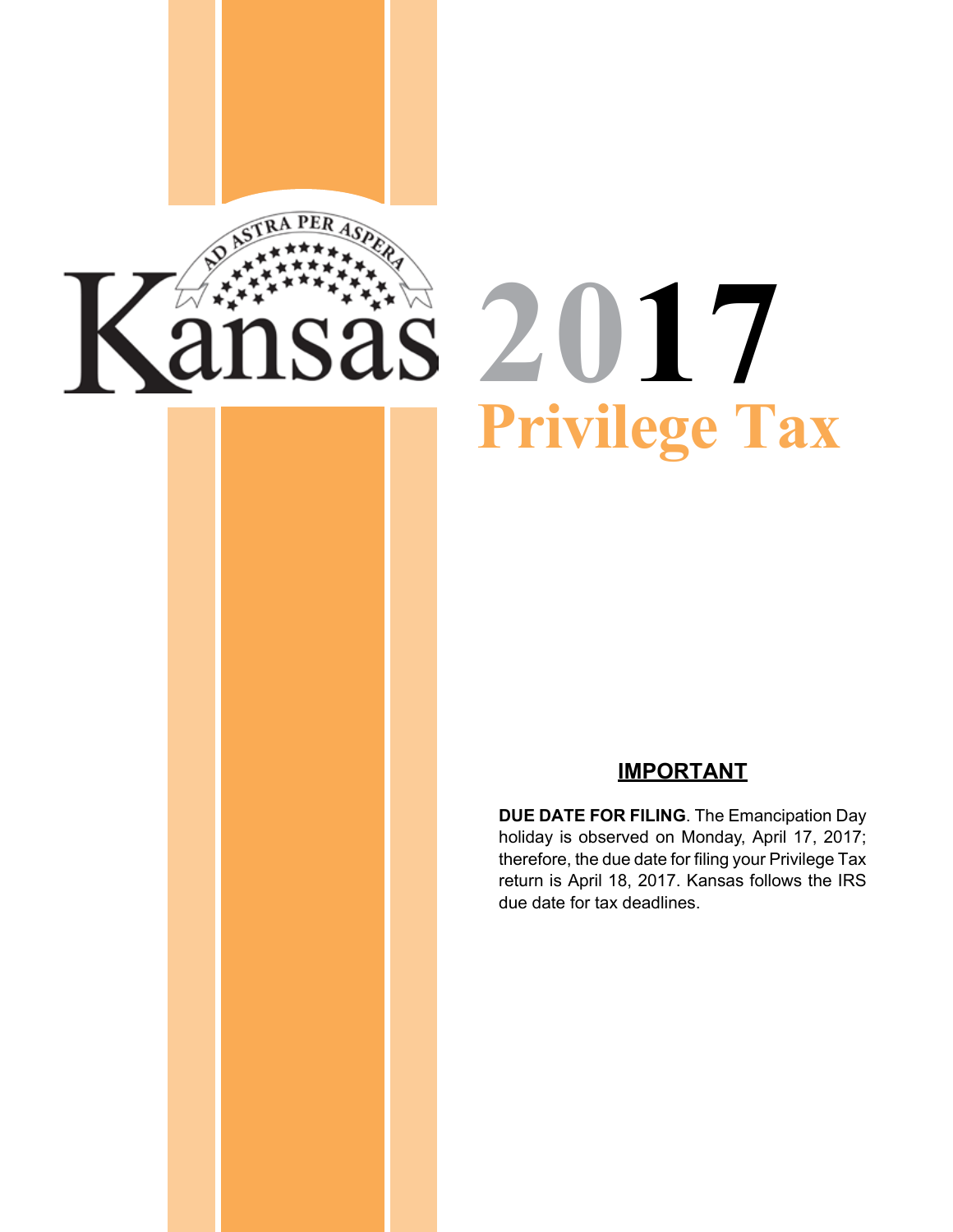# **General Information**

*If any due date falls on a Saturday, Sunday, or legal holiday, substitute the next regular workday.* 

| <b>Who Must</b><br><b>File a Return</b>                                                                                       | Every national banking association, bank, trust company, federally chartered savings bank, and savings and loan<br>association subject to taxation under K.S.A. 79-1106 et seq. must file a Kansas privilege tax return.<br>Any taxpayer who owns, capitalizes or utilizes an affiliate with one of the affiliate's purposes being to make, hold or<br>manage for, or on behalf of, the taxpayer, investments in securities which the taxpayer would be permitted to make for<br>its own account may be required to file consolidated returns or combined reports for purposes of determining the tax<br>liability under article 11 of chapter 79 of the Kansas Statutes Annotated as if such taxpayer and affiliate were one entity.                                                                                                                                                                                                                                                                                                                                                                                                                                                                                                                                                                                                                            |
|-------------------------------------------------------------------------------------------------------------------------------|------------------------------------------------------------------------------------------------------------------------------------------------------------------------------------------------------------------------------------------------------------------------------------------------------------------------------------------------------------------------------------------------------------------------------------------------------------------------------------------------------------------------------------------------------------------------------------------------------------------------------------------------------------------------------------------------------------------------------------------------------------------------------------------------------------------------------------------------------------------------------------------------------------------------------------------------------------------------------------------------------------------------------------------------------------------------------------------------------------------------------------------------------------------------------------------------------------------------------------------------------------------------------------------------------------------------------------------------------------------|
| When and<br><b>Where to File</b>                                                                                              | Calendar year: If your return is based on a calendar year, it must be filed no later than April 18, 2017.<br>Fiscal year: If your return is based on a tax year other than a calendar year, it must be filed no later than the 15th<br>day of the fourth month following the end of the tax year.<br>Conformity to federal due dates: If the original federal due date is not the 15th day of the fourth month (C-Corps)<br>or the 15th day of the third month (S-Corps) after the close of a taxable year, the financial institution is required to<br>complete item "H" in the header and enclose a letter indicating the authorizing federal statute. Do not enter your<br>extended due date.<br>Cessation of doing business: Kansas Privilege Tax returns are due within six (6) months of the date on which the<br>taxpayer ceases to do business in Kansas.<br>Amended Returns: If the amended return will result in a refund, then it must be filed within three (3) years from<br>the date the original return was due including any extension allowed pursuant to law, or two (2) years from the date<br>the tax claimed to be refunded or against which the credit claimed was paid, whichever of such periods expires<br>later.<br>Mail your return to: KANSAS PRIVILEGE TAX, KANSAS DEPARTMENT OF REVENUE, PO BOX 758571,<br>TOPEKA, KS 66612-18571. |
| <b>Accounting</b><br><b>Period</b>                                                                                            | The taxable year for Kansas is the same as the taxable year for federal income tax purposes. If your taxable year<br>changes, or the method of your accounting is changed for federal income tax purposes, then the taxable year and<br>method of accounting shall be similarly changed for Kansas privilege tax purposes.                                                                                                                                                                                                                                                                                                                                                                                                                                                                                                                                                                                                                                                                                                                                                                                                                                                                                                                                                                                                                                       |
| <b>Extension of</b><br><b>Time to File</b><br>If you are entitled<br>to a refund, an<br>extension to file is<br>not required. | If you are unable to complete your return by the filing deadline, you may request an extension of time to file. If<br>you filed federal Form 7004 for an extension with the IRS, enclose a copy of that form with your completed K-130<br>to automatically receive a six-month Kansas extension. (Kansas does not have a separate extension request form.)<br>Important—An extension of time to file is NOT an extension to pay. If you do not pay the tax amount due (may be<br>estimated) by the original due date, you will owe interest and possibly a penalty on the balance due. To pay the balance<br>due for an extension, use the Kansas Privilege Tax Payment Voucher (Form K-130V) and mark the box indicating an<br>extension payment.                                                                                                                                                                                                                                                                                                                                                                                                                                                                                                                                                                                                               |
| Copy of<br><b>Federal Return</b>                                                                                              | You must enclose with Form K-130 copies of the following federal return pages as filed with the IRS. Do not enclose<br>copies of proforma returns. The Department of Revenue reserves the right to request additional information as necessary.<br>• Pages 1 through 5 of either the federal return or the consolidated federal return as filed with the IRS. If the return<br>is a consolidated return, you must enclose a company-by-company spreadsheet of income and expense to total<br>the consolidated federal taxable income and a company-by-company spreadsheet of the consolidated balance<br>sheet including Schedules M-1 and M-2.<br>• Federal schedules to support any Kansas modifications claimed on page 1, Form K-130.<br>• Federal Forms 851, 1118, and 5471, as applicable.                                                                                                                                                                                                                                                                                                                                                                                                                                                                                                                                                                 |
| <b>Completing</b><br><b>Your Return</b>                                                                                       | Begin by completing all boxes in the "Taxpayer Information" section of the return, then complete applicable lines on<br>Form K-130 and Form K-130AS. All taxpayers filing a combined return (single or multiple), or who are authorized to<br>file using the alternative or separate accounting method, must complete lines 1 through 21 using the total combined<br>income column from Schedule K-131.<br>Cessation of Business: A tax is imposed for the privilege of engaging in transaction or activity incidental or related<br>to the cessation of doing business in Kansas, including cessation due to merger, consolidation, dissolution, liquidation<br>or any other event. The tax will be measured by the net income for the tax year in which the taxpayer ceases to do<br>business and will be computed using the same applicable rates as other privilege taxpayers.                                                                                                                                                                                                                                                                                                                                                                                                                                                                               |
| <b>Confidential</b><br><b>Information</b>                                                                                     | Income tax information disclosed to the Department of Revenue, either on returns or through department investigation,<br>is held in strict confidence by law. The Department of Revenue, the IRS, the Multi-State Tax Commission, and several<br>other states have an agreement under which some tax information is exchanged. This is to verify the accuracy and<br>consistency of information reported on federal and Kansas tax returns.                                                                                                                                                                                                                                                                                                                                                                                                                                                                                                                                                                                                                                                                                                                                                                                                                                                                                                                      |
| <b>Estimated</b><br>Tax                                                                                                       | Every national banking association, bank, trust company, and savings and loan association shall pay estimated<br>tax (K-130ES) if its Kansas Privilege tax liability can reasonably be expected to exceed \$500. Any financial institution<br>which began business in Kansas during this tax year is not required to pay estimated tax and no underpayment of<br>estimated tax penalty will be imposed for this initial year.<br>For your convenience, estimate tax payments can be made online by visiting <b>ksrevenue.org</b> and signing into the<br>Kansas Customer Service Center.                                                                                                                                                                                                                                                                                                                                                                                                                                                                                                                                                                                                                                                                                                                                                                         |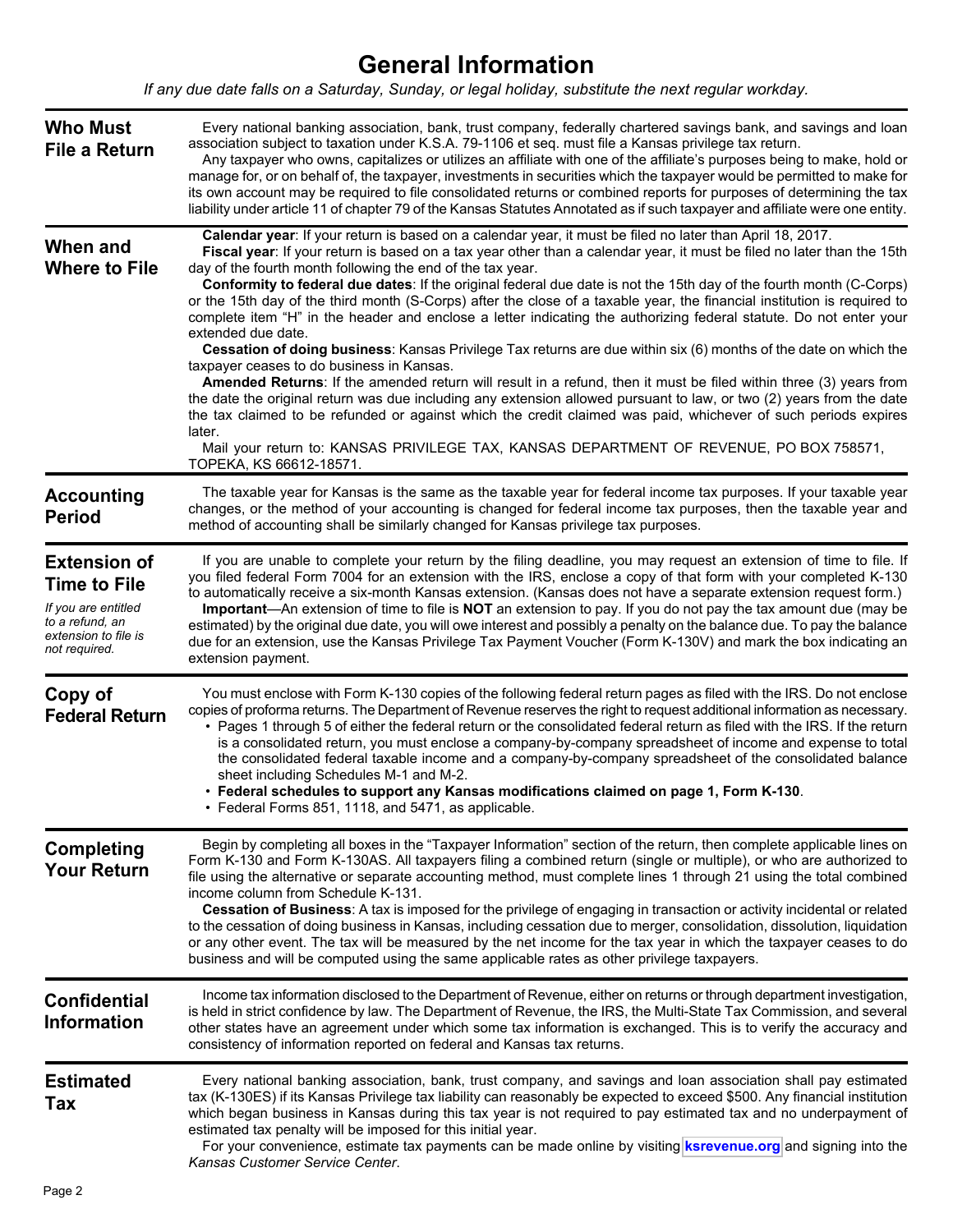### **Amending Your Return**

*As applicable, enclose with your amended return a copy of the amended federal return, any other state's amended return(s), and/or any federal Revenue Agent's Report(s), or federal adjustment letter(s).* 

**Definitions** 

 *institutions filing a All financial combined return (single or multiple), or are authorized to file using the alternative or separate accounting method, must complete lines 1 through 21 using the total combined income column from Schedule K-131.* 

You must file an amended Kansas return when there is a change (error or adjustment) on your Kansas return, on another state's return, or on your federal return. Check the AMENDED box in the Taxpayer Information section of the K-130 if you are amending your 2017 Kansas return.

 Kansas return, you must enclose a complete copy of the amended federal return and full explanations of all changes **Amended Federal Return**: If you are filing an amended federal return for the same taxable year as your amended made on your amended Kansas return. If your amended federal return is adjusted or disallowed, it is necessary to provide the Department of Revenue with a copy of the adjustment or denial letter. If you did not file a Kansas return when you filed your original federal return, and the federal return has since been amended or adjusted, use the information on the amended or adjusted federal return to complete your original Kansas return.

**Federal Audit**: If income has been adjusted by the IRS, you must file an amended return with Kansas and include a copy of the Revenue Agent's Report or adjustment letter showing and explaining the adjustments. These adjustments must be submitted within 180 days from the date the federal adjustments are paid, agreed to, or become final, whichever is earlier. Failure by the taxpayer to notify the Department of Revenue within the 180 day period shall not bar the Department of Revenue from assessing additional taxes or proceeding in court to collect such taxes. Failure by the taxpayer to comply with the requirements for filing returns shall toll the periods of limitation for the Department of Revenue to assess or collect taxes.

**Business Income**: For tax years commencing after December 31, 2007, business income means income: 1) from transactions and activity in the regular course of the taxpayer's trade or business; 2) from transactions and activity involving tangible and intangible property or assets used in the operation of the taxpayer's trade or business; or 3) of the taxpayer that may be apportioned to this state under the provisions of the constitution of the United States and laws thereof, except that a taxpayer may elect that all income constitutes business income.

**Unitary Business**: A multistate business is unitary when the operations conducted in one state benefit or are benefited by the operations conducted in another state or states. The essential test to be applied is whether or not the operation of the portion of the business within the state is dependent upon or contributory to the operations of the business outside of the state. If there is such a relationship, the business is unitary. Stated another way, the test is whether a business' various parts are interdependent and of mutual benefit so as to form one business rather than several business entities and not whether the operating experience of the parts are the same at all places.

**Activity Wholly Within Kansas—Single Entity**: If a financial institution's activity is carried on exclusively within Kansas the entire net income is subject to the Kansas Privilege Tax.

 **Activity Wholly Within Kansas—Consolidated**: If two or more financial institutions file federal income tax returns on a consolidated basis, and if each of such financial institutions derive all their income and expenses from sources within Kansas, they must file a consolidated return for Kansas Privilege Tax purposes.

**Single Entity Apportionment Method**: Any taxpayer having income from business activity which is taxable both within and outside this state shall allocate and apportion net income.

**Combined Income Method—Single Corporation Filing**: When a group of financial institutions conduct a unitary business both inside and outside Kansas, the source of income shall be determined by the combined income of only those financial institutions which have a branch or office in Kansas using Schedule K-131. A financial institution that files a combined report for Kansas purposes must submit a copy of the consolidated Federal Form 1120 and all schedules and statements necessary to support the taxable income reported on the Kansas return.

**Combined Income Method—Multiple Corporation Filing**: This method is the same as the Single Corporation Filing method except that any financial institution using the combined income method with more than one entity doing business in Kansas may file one Kansas return reporting the total combined income on that return and computing and paying the tax due on that return. Schedule K-131 must be used to determine the Kansas taxable income of each separate corporation and the combined Kansas taxable income is then entered on line 21, K-130. The tax rate is then applied to the Kansas taxable income of each financial institution with one surtax exemption allowed for each privilege taxpayer. The total tax due for all corporations is then shown on line 24, Schedule K-131.

**Alternative Accounting Method**: If the uniform allocation and apportionment provisions do not fairly represent the extent of the taxpayer's business activity in this state the taxpayer may petition for, or the Secretary of Revenue may require, in respect to all or any part of the taxpayer's business activity, if reasonable: a) separate accounting; b) the exclusion of one or more of the factors; c) the inclusion of one or more additional factors; or d) the employment of any other method to effect an equitable allocation and apportionment of the taxpayer's income. A copy of the letter from the Department of Revenue granting the use of an alternative method must be attached to the return when filed. Enter the amount determined from your separate schedule on line 21, Form K-130.

**Separate Accounting Method**: The separate method of reporting income to Kansas is allowable only in unusual circumstances and with the permission of the Department of Revenue where the use of the three-factor formula does not fairly represent the taxpayer's business activity. Before a taxpayer, engaged in a multistate business, may separately account taxable income to Kansas, the following requirements shall be satisfied:

- • The books and records are kept by recognized accounting standards to accurately reflect the amount of income of the multistate business which was realized in Kansas during the taxable period;
- The management functions of the business operations within Kansas are separate and distinct so that in conducting Kansas business operations the management within Kansas did not utilize or incur centralized management services consisting of operational supervision, advertising, accounting, insurance, financing, personnel, physical facilities, technical and research, sale/servicing or purchasing during the taxable period.
- The business operations within Kansas are separate and distinct and do not contribute to or depend upon the overall operations of the company, and there are no interstate, intercompany, or interdivisional purchases, sales or transfers during the taxable period.

If all three requirements are not satisfied, the taxpayer shall determine Kansas taxable income by use of the apportionment formula. Enter the amount determined from your separate schedule on line 21, Form K-130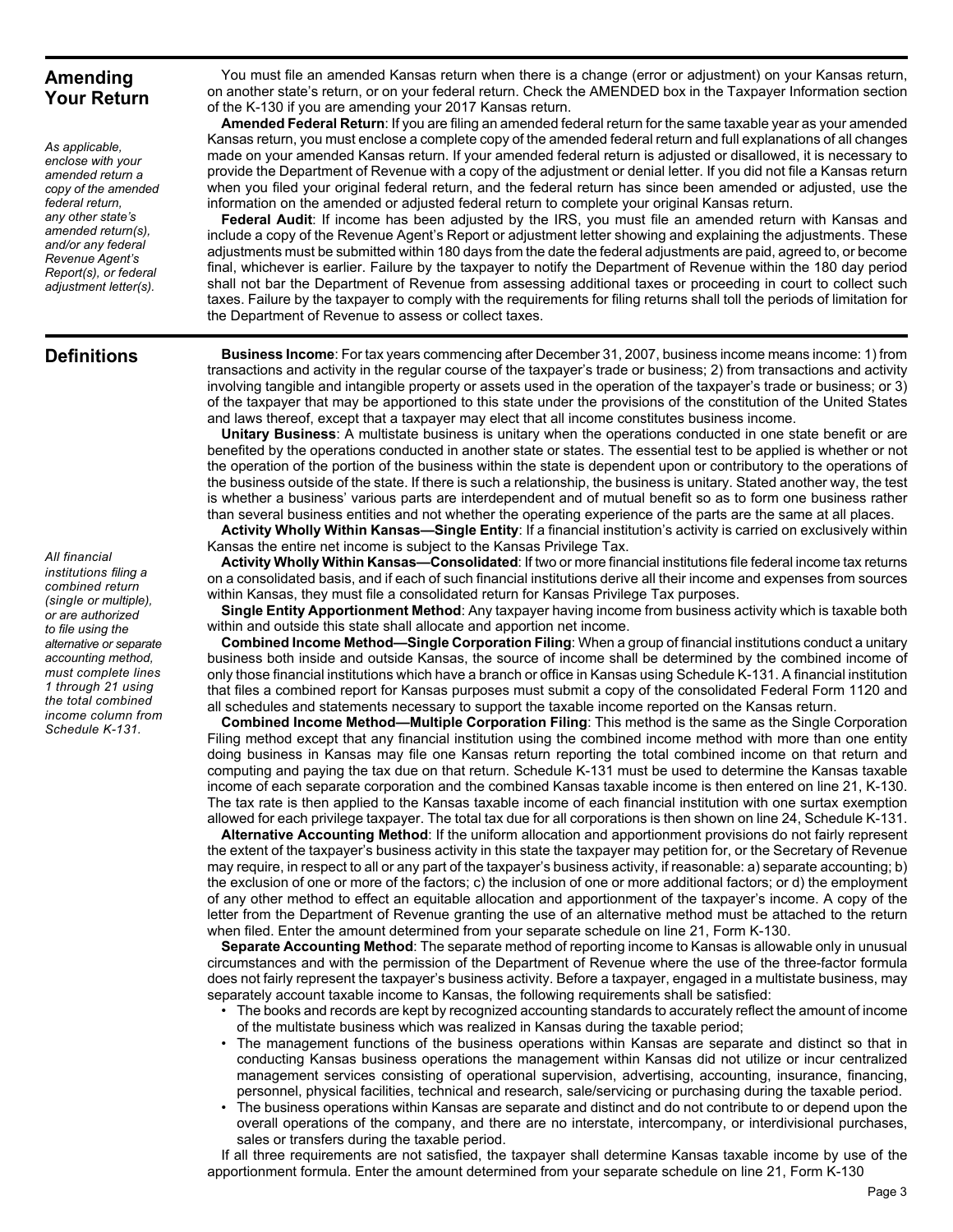#### **TAXPAYER INFORMATION**

**Beginning and Ending Dates**: Enter the beginning and ending dates of the corporation's tax year, even if it is a calendar year.

**Name and Address**: PRINT or TYPE your name and address in the spaces provided.

**Information Requested in Boxes A through l**: Complete all requested information. For item A, refer to page 4. If any *Taxpayer Information* has changed from the last original return filed by you, check the change box "I" so the tax account information can be updated.

**Final Return**: If a final return is being filed and the corporation is being liquidated, enclose a copy of the federal form that states the federal code section the corporation was liquidated under.

#### **INCOME**

**LINE 1—FEDERAL TAXABLE INCOME FOR KANSAS PRIVILEGE TAX PURPOSES**. This line must only include income and expense of national banking associations, federally chartered savings banks or trust companies.

 accounting method, must complete lines 1 through 21 using the All financial institutions filing a combined return (single or multiple), or that are authorized to file using the alternative or separate total combined income column from Schedule K-131. You are to complete lines 19 through 42 of the K-130, as applicable. If filing as a S corporation for federal purposes, enter the amount from Part IV, line 30. A copy of certain pages of the federal return must be enclosed in all cases. See instructions on page 2.

**LINE 2—STATE AND MUNICIPAL INTEREST**. Enter the total amount that was claimed as exempt income on the federal income tax return for the taxable year, less any related expenses directly incurred in the purchase of state or political subdivision obligations. If the bank has changed the method of accounting from cash to accrual, include the Section 481 adjustment on municipal interest using the same number of year spread allowed at the federal level.

**LINE 3—TAXES ON OR MEASURED BY INCOME OR FEES OR PAYMENT IN LIEU OF INCOME TAXES (does not include privilege taxes).** Enter the taxes on or measured by income or fees or payments in lieu of income taxes which you deducted on your federal return in arriving at federal taxable income (this figure should not include privilege taxes). Federal environmental tax must be added back to federal taxable income to the extent it is used as a deduction in arriving at federal taxable income. If additional space is needed, itemize these taxes on a separate schedule and enclose it with your return.

**LINE 4—FEDERAL NET OPERATING LOSS DEDUCTION**. Enter the federal net operating loss deduction that was claimed on the federal income tax return for the taxable year.

**LINE 5—SAVINGS AND LOAN ASSOCIATION BAD DEBT DEDUCTION**. Enter amount of bad debts allowable for federal income tax purposes. Use line 20 for the allowable Kansas bad debt deduction.

**LINE 6—OTHER ADDITIONS TO FEDERAL TAXABLE INCOME.**  Enter the total of these additions to your federal taxable income (schedule required):

- **• Disabled Access Credit**. Amount of any depreciation deduction or business expense deduction claimed on your federal return that was used to determine this credit on your Schedule K-37.
- **• Community Service Contribution Credit**. Amount of any charitable contributions claimed on your federal return used to compute this credit on your Schedule K-60.

**• Low Income Student Scholarship Credit**. Amount of any charitable contribution claimed on your federal return used to compute this credit on your Schedule K-70.

**LINE 7—ADDITIONS TO FEDERAL TAXABLE INCOME. Add**  lines 2 through 6 and enter the result on line 7.

**LINE 8—SUBTRACTIONS FROM FEDERAL TAXABLE INCOME.** Enter a total of these subtractions from your federal taxable income (schedule required):

- **Refunds or Credits.** Any refund or credit for overpayment of taxes on or measured by income or fees or payments in lieu of income taxes imposed by this state, or any taxing jurisdiction to the extent they are included in federal taxable income (this figure should not include privilege taxes).
- **• Jobs and WIN Tax Credit**. The amount of federal targeted jobs and WIN credit.
- **• Kansas Venture Capital, Inc. Dividends**. Dividend income received as a result of investing in stock issued by Kansas Venture Capital, Inc.

**LINE 9—NET INCOME BEFORE APPORTIONMENT**. Add line 1 to line 7 and subtract line 8 and enter the result in line 9.

#### **APPORTIONMENT AND ALLOCATION**

**LINE 10—NONBUSINESS INCOME-TOTAL COMPANY**. Enter the total amount of nonbusiness net income everywhere that is to be directly allocated. Business income is defined in privilege tax law as all income to the extent that it may be treated as apportionable business income under the constitution of the United States.

 schedule(s), the income will be considered to be business income by Any taxpayer that claims nonbusiness income on the Kansas return is required to clearly demonstrate that the asset which generated the income is not used in the general operations of the company and is not managed or controlled by the same people who control the operations of the company. The taxpayer must also submit a schedule as required below. If the taxpayer does not demonstrate that the income is nonbusiness and does not submit the required the Department of Revenue and it will be apportioned in that manner.

From the terms of income directly allocated, there shall be deducted the expenses related thereto. The term "expenses related thereto" as used in this paragraph, mean any allowable deduction or portion thereof directly attributable to such income and a ratable part of any other allowable deductions which cannot definitely be allocated to some item or a class of income.

A schedule must accompany the return showing: 1) gross income from each class of income being specifically allocated; 2) amount of each class of related expenses together with an explanation or computations showing how amounts were computed; 3) total amount of the related expenses for each income class; and, 4) net income for each income class. The schedule should provide appropriate columns as set forth above for items specifically assigned to Kansas and also for times specifically assigned outside Kansas. Also submit documentation that explains why each item of income does not arise from transactions and activity in the regular course of the financial institution's trade or business.

**LINE 11—APPORTIONABLE BUSINESS INCOME**. Subtract line 10 from line 9 and enter the result on line 11.

**LINE 12—AVERAGE PERCENT TO KANSAS**. Enter the applicable percentages in spaces A, B and C. Enter on line 12 the average percent from Form K-130AS, Part V, line E or Form K-131, Part II, line 5. **Note:** Round percentage to the fourth decimal point only. If your business is wholly within Kansas enter 100.0000.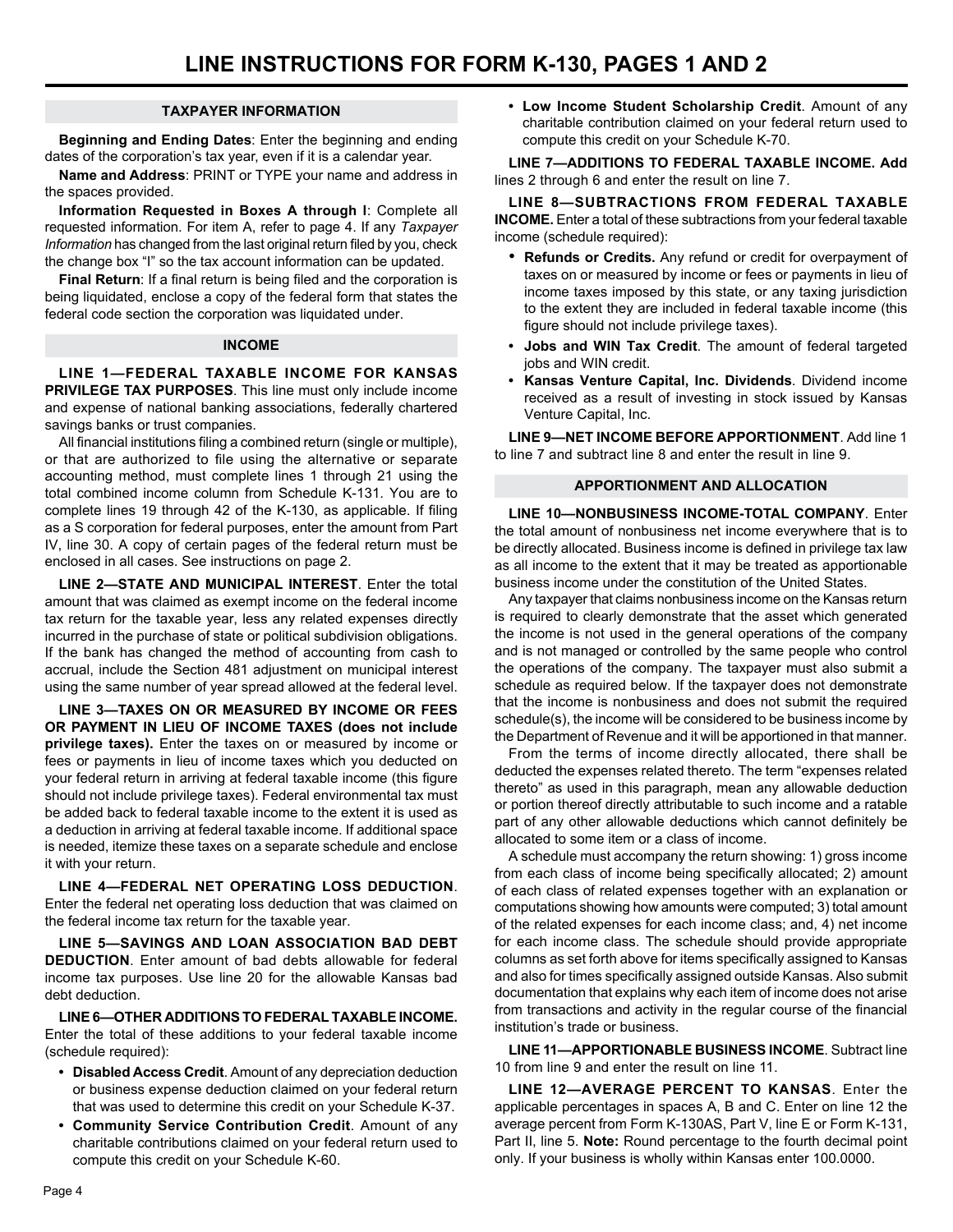

# **2017 KANSAS PRIVILEGE TAX** 170016

|                                                                                                         | וויט ויטוויט<br>For the taxable year beginning                                                                                                                                                                                                                                                      | $\mathbf{2}$                    | 0                                        | 6 ending        |                                                                          |                |                                                                                                                                                                                                                        |
|---------------------------------------------------------------------------------------------------------|-----------------------------------------------------------------------------------------------------------------------------------------------------------------------------------------------------------------------------------------------------------------------------------------------------|---------------------------------|------------------------------------------|-----------------|--------------------------------------------------------------------------|----------------|------------------------------------------------------------------------------------------------------------------------------------------------------------------------------------------------------------------------|
|                                                                                                         | <b>Name</b>                                                                                                                                                                                                                                                                                         |                                 | <b>B.</b> Business Activity Code (NAICS) |                 |                                                                          |                | Employer's Identification Numbers (EINs)<br>(Enter both if applicable)                                                                                                                                                 |
| <b>Number and Street of Principal Office</b><br>C. Date Business Began in KS (mm/dd/yyyy)               |                                                                                                                                                                                                                                                                                                     |                                 | EIN this entity:                         |                 |                                                                          |                |                                                                                                                                                                                                                        |
|                                                                                                         | City                                                                                                                                                                                                                                                                                                | <b>Zip Code</b><br><b>State</b> |                                          |                 | D. Date Business Discontinued in KS (mm/dd/yyyy)                         |                | <b>EIN Federal Consolidated Parent:</b>                                                                                                                                                                                |
|                                                                                                         | A. Method Used to Determine Income of Corporation in Kansas<br>1. Activity wholly within Kansas - Single entity<br>2. Activity wholly within Kansas - Consolidated<br>3. Single entity apportionment method (K-130AS, Part V)<br>4. Combined income method - Single corporation filing (Sch. K-131) |                                 | F. State of Commercial Domicile          |                 | E. State and Month/Year of Incorporation (mm/yyyy)                       |                | H. Enter your original federal due date if<br>other than the 15th day of the 4th month<br>(C-Corps) or 15th day of 3rd month<br>(S-Corps) after the end of the tax year.<br>I. If any taxpayer information has changed |
|                                                                                                         | 5. Combined income method - Multiple corporation filing (Sch. K-131)<br>6. Alternative or separate accounting (Enclose letter of authorization & schedule)                                                                                                                                          |                                 | G. Type of Federal Return Filed          | 1. Separate     | 2. Consolidated                                                          |                | since the last return was filed, please<br>check this box.                                                                                                                                                             |
|                                                                                                         | Mark this box if you are filing this as an<br>AMENDED 2017 Kansas return.<br>NOTE: This form cannot be used for tax years prior to 2017.                                                                                                                                                            |                                 | Kansas only                              | Amended affects | Reason for amending your 2017 Kansas return:<br>Adjustment by<br>the IRS |                | Amended federal<br>tax return                                                                                                                                                                                          |
|                                                                                                         |                                                                                                                                                                                                                                                                                                     |                                 |                                          |                 |                                                                          | 1              |                                                                                                                                                                                                                        |
|                                                                                                         |                                                                                                                                                                                                                                                                                                     |                                 |                                          | $\overline{2}$  |                                                                          |                |                                                                                                                                                                                                                        |
|                                                                                                         | 3. Taxes on or measured by income or fees or payment in lieu of income taxes (does                                                                                                                                                                                                                  |                                 |                                          |                 |                                                                          |                |                                                                                                                                                                                                                        |
|                                                                                                         |                                                                                                                                                                                                                                                                                                     |                                 |                                          |                 |                                                                          |                |                                                                                                                                                                                                                        |
|                                                                                                         | 5. Savings and loan bad debt deduction included in federal deductions                                                                                                                                                                                                                               |                                 |                                          |                 |                                                                          |                |                                                                                                                                                                                                                        |
|                                                                                                         |                                                                                                                                                                                                                                                                                                     |                                 |                                          |                 |                                                                          |                |                                                                                                                                                                                                                        |
|                                                                                                         |                                                                                                                                                                                                                                                                                                     |                                 |                                          |                 |                                                                          | $\overline{7}$ |                                                                                                                                                                                                                        |
|                                                                                                         |                                                                                                                                                                                                                                                                                                     |                                 |                                          |                 |                                                                          | 8              |                                                                                                                                                                                                                        |
|                                                                                                         |                                                                                                                                                                                                                                                                                                     |                                 |                                          | 9               |                                                                          |                |                                                                                                                                                                                                                        |
|                                                                                                         |                                                                                                                                                                                                                                                                                                     |                                 | 10 <sup>°</sup>                          |                 |                                                                          |                |                                                                                                                                                                                                                        |
|                                                                                                         |                                                                                                                                                                                                                                                                                                     |                                 |                                          |                 |                                                                          | 11             |                                                                                                                                                                                                                        |
|                                                                                                         | 12. Average percent to Kansas (Part V, lines A, B, C and                                                                                                                                                                                                                                            |                                 | в                                        |                 | c                                                                        | 12             |                                                                                                                                                                                                                        |
|                                                                                                         |                                                                                                                                                                                                                                                                                                     |                                 |                                          |                 |                                                                          | 13             |                                                                                                                                                                                                                        |
|                                                                                                         |                                                                                                                                                                                                                                                                                                     |                                 |                                          |                 |                                                                          | 14             |                                                                                                                                                                                                                        |
|                                                                                                         |                                                                                                                                                                                                                                                                                                     |                                 | 15                                       |                 |                                                                          |                |                                                                                                                                                                                                                        |
| 15. Kansas expensing recapture (see instructions for Schedule K-120EX and enclose applicable schedules) |                                                                                                                                                                                                                                                                                                     |                                 | 16                                       |                 |                                                                          |                |                                                                                                                                                                                                                        |
|                                                                                                         | 16. Kansas expensing deduction (see instructions for Schedule K-120EX and enclose applicable schedules)                                                                                                                                                                                             |                                 |                                          |                 |                                                                          | 17             |                                                                                                                                                                                                                        |
|                                                                                                         |                                                                                                                                                                                                                                                                                                     |                                 |                                          |                 |                                                                          |                |                                                                                                                                                                                                                        |
|                                                                                                         |                                                                                                                                                                                                                                                                                                     |                                 |                                          |                 |                                                                          | 18             |                                                                                                                                                                                                                        |
|                                                                                                         |                                                                                                                                                                                                                                                                                                     |                                 |                                          |                 |                                                                          | 19             |                                                                                                                                                                                                                        |
|                                                                                                         |                                                                                                                                                                                                                                                                                                     |                                 |                                          |                 |                                                                          | 20             |                                                                                                                                                                                                                        |
|                                                                                                         | 21. Combined report (Schedule K-131) or alternative/separate accounting income (separate schedule)                                                                                                                                                                                                  |                                 |                                          |                 |                                                                          | 21             |                                                                                                                                                                                                                        |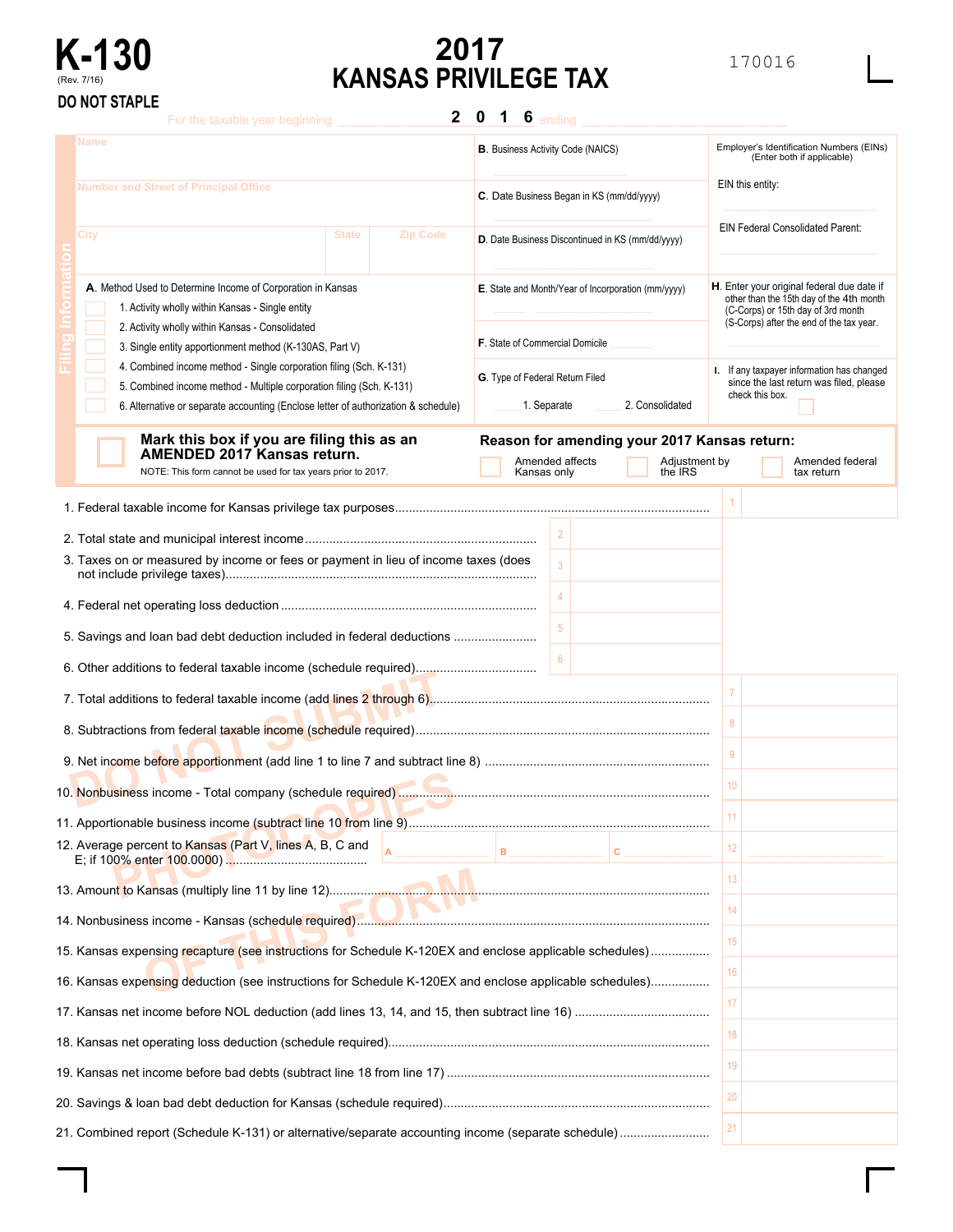|                                                                                                                   |                 | 22 |                                                           |
|-------------------------------------------------------------------------------------------------------------------|-----------------|----|-----------------------------------------------------------|
|                                                                                                                   |                 |    |                                                           |
| 24b. Surtax - Savings and Loans and trust companies                                                               | 24b             |    |                                                           |
| 25. Total tax (Add lines 23 and 24a or 24b. If filing combined, use line 24 of K-131.)                            |                 | 25 |                                                           |
| 26. Nonrefundable credits (Part III, line 9; cannot exceed amount on line 25)                                     |                 | 26 |                                                           |
|                                                                                                                   |                 | 27 |                                                           |
| 28. Estimated tax paid and amount credited forward (Part I, line 4)                                               | 28              |    |                                                           |
|                                                                                                                   | 29              |    | If this is your ORIGINAL<br>Kansas return, skip lines     |
|                                                                                                                   | 30 <sup>°</sup> |    | 32 and 33 and continue to<br>line 34.                     |
| 31. Community service contribution credit refund (enclose Schedule K-60)                                          | 31              |    | If this is your <b>AMENDED</b><br>Kansas return, complete |
|                                                                                                                   | 32              |    | lines 32 and 33 before<br>continuing to line 34.          |
| 33. Overpayment from original return (this is a subtraction; see instructions)                                    | 33              |    |                                                           |
|                                                                                                                   |                 | 34 |                                                           |
|                                                                                                                   |                 | 35 |                                                           |
|                                                                                                                   |                 |    |                                                           |
|                                                                                                                   |                 |    |                                                           |
| 38. Estimated tax penalty<br>If annualizing to compute penalty, check this box <b>National Community</b> 138      |                 |    |                                                           |
| 39. Total tax, interest and penalty due (Add lines 35 through 38. Complete and enclose K-130V with your payment.) |                 | 39 |                                                           |
|                                                                                                                   |                 | 40 |                                                           |
|                                                                                                                   |                 | 41 |                                                           |
| 42. CREDIT FORWARD. Enter the amount of line 40 (original return only) you wish to be applied to your 2018        |                 | 42 |                                                           |

I authorize the Director of Taxation or the Director's designee to discuss my return and enclosures with my preparer.

I declare under the penalties of perjury that to the best of my knowledge this is a true, correct, and complete return.

| sign<br>here | Signature of officer                                                                | Title                    | Date |
|--------------|-------------------------------------------------------------------------------------|--------------------------|------|
|              | Individual or firm signature of preparer                                            | Address and Phone Number | Date |
|              | Tax Preparer's EIN (Employer Identification Number) or SSN (Social Security Number) |                          |      |

**ENCLOSE ALL REQUIRED FEDERAL FORMS AND SCHEDULES**

**Mail to: Kansas Privilege Tax, Kansas Department of Revenue, PO Box 758571, Topeka, KS 66675-8571**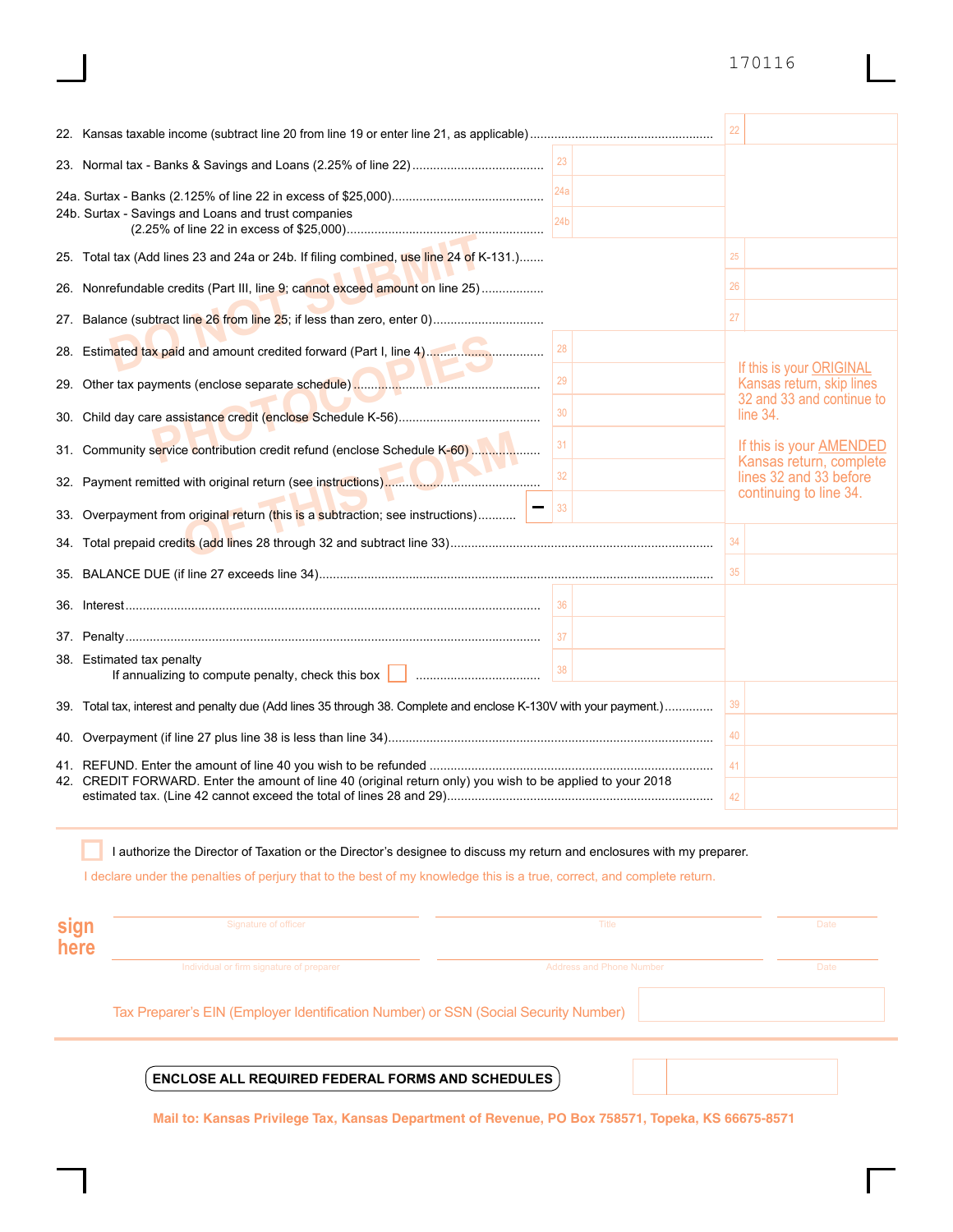| 1. Did the corporation file a Kansas Privilege Tax return under the<br>same name for the preceding year? _____ Yes ____ No If "no", enter<br>previous name and EIN.                                                                                                 | 6. If this is a final return for Kansas, please state the reason. If the<br>corporation was liquidated or dissolved, state the IRC section under<br>which the corporation was liquidated.                                                 |
|---------------------------------------------------------------------------------------------------------------------------------------------------------------------------------------------------------------------------------------------------------------------|-------------------------------------------------------------------------------------------------------------------------------------------------------------------------------------------------------------------------------------------|
| 2. Enter the address of the corporation's principal location in Kansas.                                                                                                                                                                                             |                                                                                                                                                                                                                                           |
| Telephone and the contract of the contract of the contract of the contract of the contract of the contract of the contract of the contract of the contract of the contract of the contract of the contract of the contract of                                       | 7. If your federal taxable income has been redetermined for any prior years<br>that have not previously been reported to Kansas, check the applicable                                                                                     |
| 3. The corporation's books are in care of:                                                                                                                                                                                                                          | box(es) below and state the calendar, fiscal, or short period year ending<br>date. You are required to submit, under separate cover, the federal<br>Forms 1139, 1120X, or Revenue Agent's Report along with the Kansas<br>amended return. |
| Address and the contract of the contract of the contract of the contract of the contract of the contract of the contract of the contract of the contract of the contract of the contract of the contract of the contract of th                                      | Revenue Agent's Report<br>Other State's Adjustment                                                                                                                                                                                        |
|                                                                                                                                                                                                                                                                     | Amended Return                                                                                                                                                                                                                            |
|                                                                                                                                                                                                                                                                     | Net Operating Loss                                                                                                                                                                                                                        |
| 4. List each estimated tax payment and credit forward amount claimed<br>on this return.                                                                                                                                                                             | Years ended and the contract of the contract of the contract of the contract of the contract of the contract of the contract of the contract of the contract of the contract of the contract of the contract of the contract o            |
| Date<br>Amount                                                                                                                                                                                                                                                      |                                                                                                                                                                                                                                           |
|                                                                                                                                                                                                                                                                     | 8. If you are registered with the Kansas Department of Revenue under any<br>other Kansas tax act, enter all registration or license numbers on the<br>applicable line.                                                                    |
|                                                                                                                                                                                                                                                                     |                                                                                                                                                                                                                                           |
|                                                                                                                                                                                                                                                                     |                                                                                                                                                                                                                                           |
|                                                                                                                                                                                                                                                                     |                                                                                                                                                                                                                                           |
| TOTAL (Enter on line 28 of K-130)                                                                                                                                                                                                                                   | d. Other (specify) $\frac{1}{2}$ (see if the set of the set of the set of the set of the set of the set of the set of the set of the set of the set of the set of the set of the set of the set of the set of the set of the set          |
| 5. Has your corporation been involved in any reorganization during<br>the period covered by this return? _______ Yes ______ No If "yes",<br>enclose a detailed explanation.<br>PART II - AFFILIATED FINANCIAL INSTITUTIONS OR CORPORATIONS DOING BUSINESS IN KANSAS |                                                                                                                                                                                                                                           |
| Name of Corporation                                                                                                                                                                                                                                                 | Employer ID Number                                                                                                                                                                                                                        |
|                                                                                                                                                                                                                                                                     |                                                                                                                                                                                                                                           |
|                                                                                                                                                                                                                                                                     |                                                                                                                                                                                                                                           |
|                                                                                                                                                                                                                                                                     |                                                                                                                                                                                                                                           |
|                                                                                                                                                                                                                                                                     |                                                                                                                                                                                                                                           |
|                                                                                                                                                                                                                                                                     | (Enclose a separate sheet for additional corporations)                                                                                                                                                                                    |
|                                                                                                                                                                                                                                                                     |                                                                                                                                                                                                                                           |
| PART III - SCHEDULE OF NONREFUNDABLE (see instructions)                                                                                                                                                                                                             |                                                                                                                                                                                                                                           |
|                                                                                                                                                                                                                                                                     |                                                                                                                                                                                                                                           |
|                                                                                                                                                                                                                                                                     |                                                                                                                                                                                                                                           |
|                                                                                                                                                                                                                                                                     |                                                                                                                                                                                                                                           |
|                                                                                                                                                                                                                                                                     |                                                                                                                                                                                                                                           |

|--|--|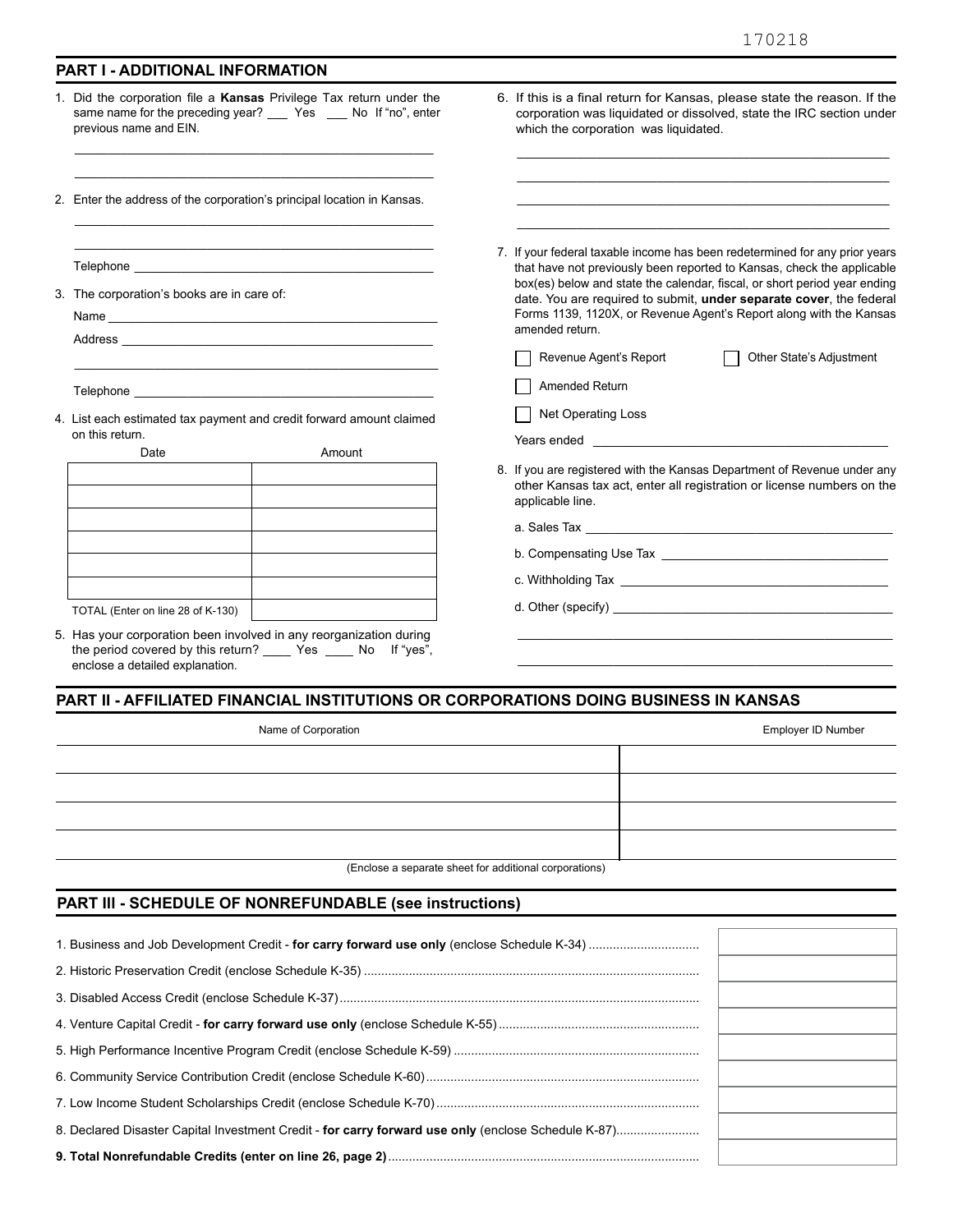#### PART IV - COMPUTATION OF FEDERAL TAXABLE INCOME FOR S CORPORATION

| 1. (a) Gross receipts/sales _______________ (b) Less: Returns and allowances ______________ Balance |  |    |  |
|-----------------------------------------------------------------------------------------------------|--|----|--|
|                                                                                                     |  |    |  |
|                                                                                                     |  | 3  |  |
|                                                                                                     |  | 4  |  |
|                                                                                                     |  | 5  |  |
|                                                                                                     |  | 6  |  |
|                                                                                                     |  |    |  |
|                                                                                                     |  | 8  |  |
|                                                                                                     |  | -9 |  |
|                                                                                                     |  | 10 |  |
|                                                                                                     |  | 11 |  |

#### **DEDUCTIONS**

|                                                                                                               |         | 12    |  |
|---------------------------------------------------------------------------------------------------------------|---------|-------|--|
| 13. (a) Salaries and wages ____________________(b) Less empl. credit ___________                              | Balance | 13    |  |
|                                                                                                               |         | 14    |  |
|                                                                                                               |         | 15    |  |
|                                                                                                               |         | 16    |  |
|                                                                                                               |         | 17    |  |
|                                                                                                               |         | 18    |  |
|                                                                                                               |         | 19    |  |
|                                                                                                               | 20      |       |  |
|                                                                                                               | 21(a)   | 21(b) |  |
|                                                                                                               |         | 22    |  |
|                                                                                                               |         | 23    |  |
|                                                                                                               |         | 24    |  |
|                                                                                                               |         | 25    |  |
|                                                                                                               |         | 26    |  |
|                                                                                                               |         | 27    |  |
| 28. Taxable income before net operating loss deduction and special deductions (subtract line 27 from line 11) |         | 28    |  |
|                                                                                                               | 29(a)   |       |  |
|                                                                                                               | 29(b)   | 29(c) |  |
|                                                                                                               |         | 30    |  |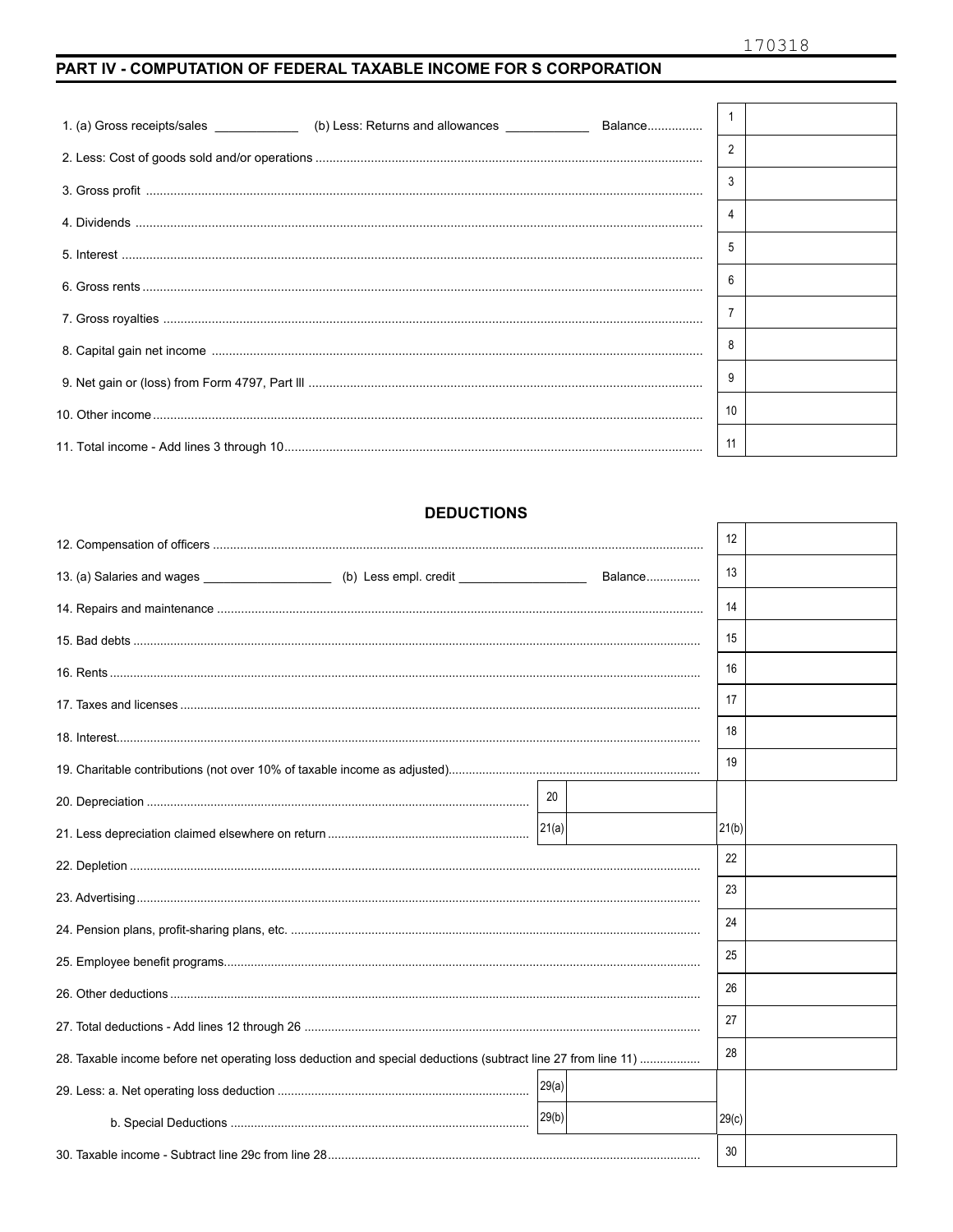

170418

C %

# **K-130AS KANSAS Financial Institution Apportionment Schedule**

FOR USE BY FINANCIAL INSTITUTIONS APPORTIONING INCOME (Financial Institutions using the combined income method must use Schedule K-131)

For the taxable year beginning \_ **2 0 1 6**

Name as shown on Form K-130 **Employer Identification Number (EIN)** Employer Identification Number (EIN)

| A. Property<br><b>WITHIN KANSAS</b>                                                                                                                         |                   | <b>TOTAL COMPANY</b> |                      | <b>PERCENT</b>       |                                |  |
|-------------------------------------------------------------------------------------------------------------------------------------------------------------|-------------------|----------------------|----------------------|----------------------|--------------------------------|--|
| (1) Value of owned real and tangible personal<br>property used in the business at original cost                                                             | Beginning of Year | End of Year          | Beginning of Year    | End of Year          | <b>WITHIN</b><br><b>KANSAS</b> |  |
| Value of taxpayer's loans and credit card receivables                                                                                                       |                   |                      |                      |                      |                                |  |
|                                                                                                                                                             |                   |                      |                      |                      |                                |  |
|                                                                                                                                                             |                   |                      |                      |                      |                                |  |
| Other tangible assets (Enclose schedule)                                                                                                                    |                   |                      |                      |                      |                                |  |
|                                                                                                                                                             |                   |                      |                      |                      |                                |  |
|                                                                                                                                                             |                   |                      |                      |                      |                                |  |
| Average owned property (Beg. + End $\div$ 2)                                                                                                                |                   |                      |                      |                      |                                |  |
| (2) Gross annual rented property. Multiplied by 8                                                                                                           |                   |                      |                      |                      |                                |  |
| TOTAL PROPERTY (Enter on line 11A, page 1)                                                                                                                  |                   |                      |                      |                      | A                              |  |
| B. Payroll (Those corporations qualified and utilizing the elective two-factor formula must<br>complete this area only during the first year of qualifying) |                   |                      | <b>Within Kansas</b> | <b>Total Company</b> |                                |  |
|                                                                                                                                                             |                   |                      |                      |                      |                                |  |
|                                                                                                                                                             |                   |                      |                      |                      |                                |  |
|                                                                                                                                                             |                   |                      |                      |                      |                                |  |
|                                                                                                                                                             |                   |                      |                      |                      |                                |  |
|                                                                                                                                                             |                   |                      |                      |                      |                                |  |
|                                                                                                                                                             |                   |                      |                      |                      |                                |  |
| C. Receipts                                                                                                                                                 |                   |                      |                      |                      |                                |  |
| (1) Receipts from:                                                                                                                                          |                   |                      |                      |                      |                                |  |
|                                                                                                                                                             |                   |                      |                      |                      |                                |  |
|                                                                                                                                                             |                   |                      |                      |                      |                                |  |
|                                                                                                                                                             |                   |                      |                      |                      |                                |  |
|                                                                                                                                                             |                   |                      |                      |                      |                                |  |
|                                                                                                                                                             |                   |                      |                      |                      |                                |  |
|                                                                                                                                                             |                   |                      |                      |                      |                                |  |
|                                                                                                                                                             |                   |                      |                      |                      |                                |  |
| (2) Interest from loans:                                                                                                                                    |                   |                      |                      |                      |                                |  |
|                                                                                                                                                             |                   |                      |                      |                      |                                |  |
|                                                                                                                                                             |                   |                      |                      |                      |                                |  |
| (3) Net gains from sales of:                                                                                                                                |                   |                      |                      |                      |                                |  |
|                                                                                                                                                             |                   |                      |                      |                      |                                |  |
|                                                                                                                                                             |                   |                      |                      |                      |                                |  |
| $(4)$ Fees:                                                                                                                                                 |                   |                      |                      |                      |                                |  |
|                                                                                                                                                             |                   |                      |                      |                      |                                |  |
|                                                                                                                                                             |                   |                      |                      |                      |                                |  |
|                                                                                                                                                             |                   |                      |                      |                      |                                |  |

| D. Total percent (Sum of lines A, B & C).          |  |
|----------------------------------------------------|--|
| E. Average percent of D (Enter on line 12, page 1) |  |

TOTAL RECEIPTS (Enter on line 11C, page 1) .............................................................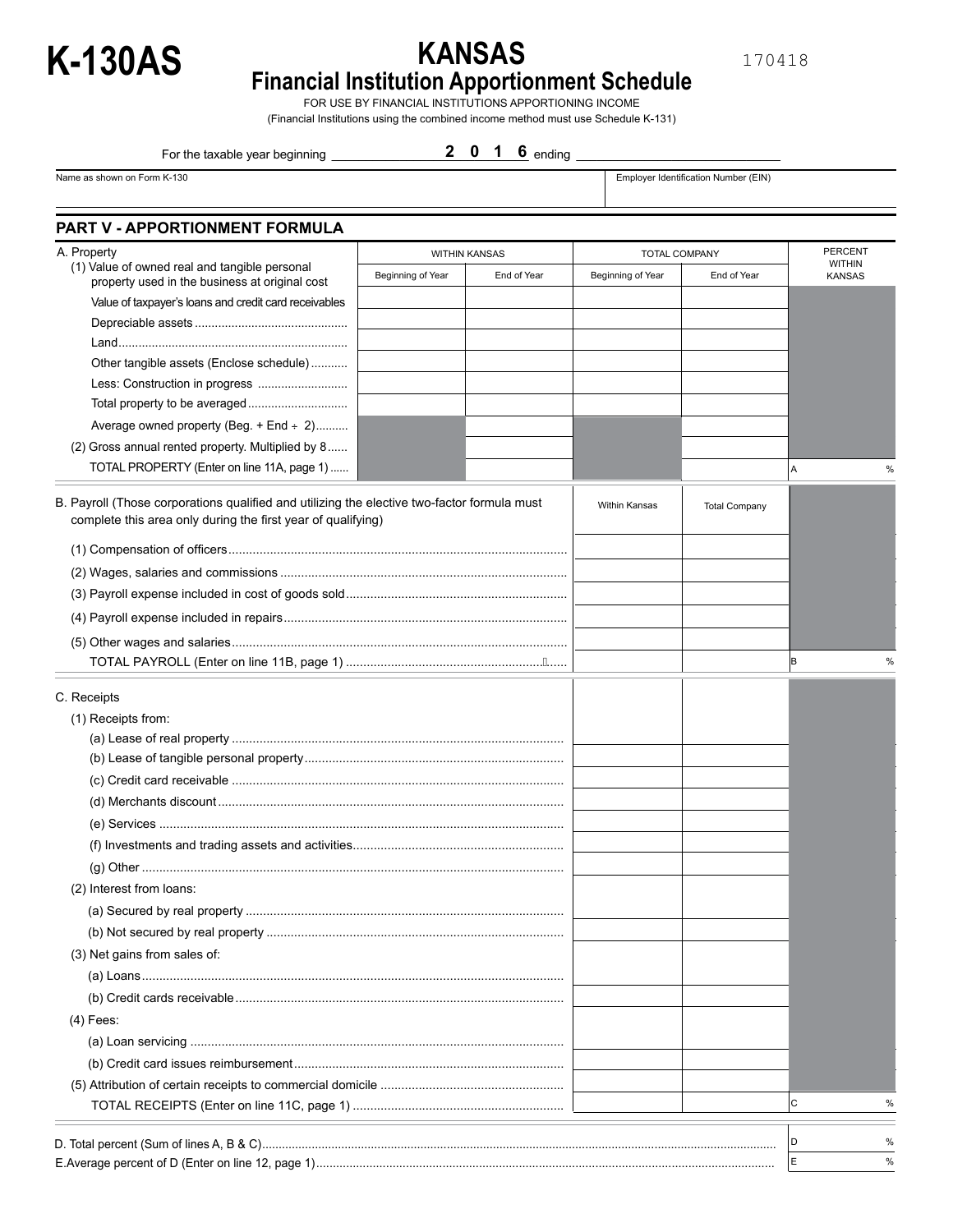#### **PART VI - ADDITIONAL INFORMATION**

- 1. If you claim that part of your net income is assignable to business conducted outside Kansas:
	- a. Enclose a list of all states in which this corporation is doing business and filing state net income, franchise tax, privilege tax, corporate stock tax, bank shares tax, single business tax or earned surplus tax returns.
- b. Has any state determined that this corporation conducts or has conducted a unitary business with any other corporation? \_\_\_ Yes \_\_\_\_ No If yes, specify which state or states and enclose a complete list of the corporations conducting the unitary business.
- 2. Describe briefly the nature and location(s) of your Kansas business activities.

\_\_\_\_\_\_\_\_\_\_\_\_\_\_\_\_\_\_\_\_\_\_\_\_\_\_\_\_\_\_\_\_\_\_\_\_\_\_\_\_\_\_\_\_\_\_\_\_\_\_\_\_\_\_\_\_\_\_ \_\_\_\_\_\_\_\_\_\_\_\_\_\_\_\_\_\_\_\_\_\_\_\_\_\_\_\_\_\_\_\_\_\_\_\_\_\_\_\_\_\_\_\_\_\_\_\_\_\_\_\_\_\_\_\_\_\_

3. Are the amounts in the total company column the same reported in returns or reports to other states? \_\_\_\_\_ Yes \_\_\_\_\_ No If no, please explain.

\_\_\_\_\_\_\_\_\_\_\_\_\_\_\_\_\_\_\_\_\_\_\_\_\_\_\_\_\_\_\_\_\_\_\_\_\_\_\_\_\_\_\_\_\_\_\_\_\_\_\_\_\_\_\_\_\_\_ \_\_\_\_\_\_\_\_\_\_\_\_\_\_\_\_\_\_\_\_\_\_\_\_\_\_\_\_\_\_\_\_\_\_\_\_\_\_\_\_\_\_\_\_\_\_\_\_\_\_\_\_\_\_\_\_\_\_ \_\_\_\_\_\_\_\_\_\_\_\_\_\_\_\_\_\_\_\_\_\_\_\_\_\_\_\_\_\_\_\_\_\_\_\_\_\_\_\_\_\_\_\_\_\_\_\_\_\_\_\_\_\_\_\_\_\_

т

#### **PART VII - AFFILIATED CORPORATIONS INCLUDED IN FORM K-130AS FINANCIAL INSTITUTION APPORTIONMENT SCHEDULE**

T

|                     |                           | Check if included:          |                          |
|---------------------|---------------------------|-----------------------------|--------------------------|
| Name of Corporation | Employer Identification # | In Total Company<br>Factors | Within Kansas<br>Factors |
|                     |                           |                             |                          |
|                     |                           |                             |                          |
|                     |                           |                             |                          |
|                     |                           |                             |                          |
|                     |                           |                             |                          |
|                     |                           |                             |                          |
|                     |                           |                             |                          |
|                     |                           |                             |                          |
|                     |                           |                             |                          |
|                     |                           |                             |                          |
|                     |                           |                             |                          |
|                     |                           |                             |                          |
|                     |                           |                             |                          |
|                     |                           |                             |                          |
|                     |                           |                             |                          |
|                     |                           |                             |                          |
|                     |                           |                             |                          |
|                     |                           |                             |                          |
|                     |                           |                             |                          |
|                     |                           |                             |                          |
|                     |                           |                             |                          |
|                     |                           |                             |                          |
|                     |                           |                             |                          |
|                     |                           |                             |                          |
|                     |                           |                             |                          |
|                     |                           |                             |                          |
|                     |                           |                             |                          |
|                     |                           |                             |                          |
|                     |                           |                             |                          |
|                     |                           |                             |                          |
|                     |                           |                             |                          |
|                     |                           |                             |                          |
|                     |                           |                             |                          |
|                     |                           |                             |                          |
|                     |                           |                             |                          |
|                     |                           |                             |                          |
|                     |                           |                             |                          |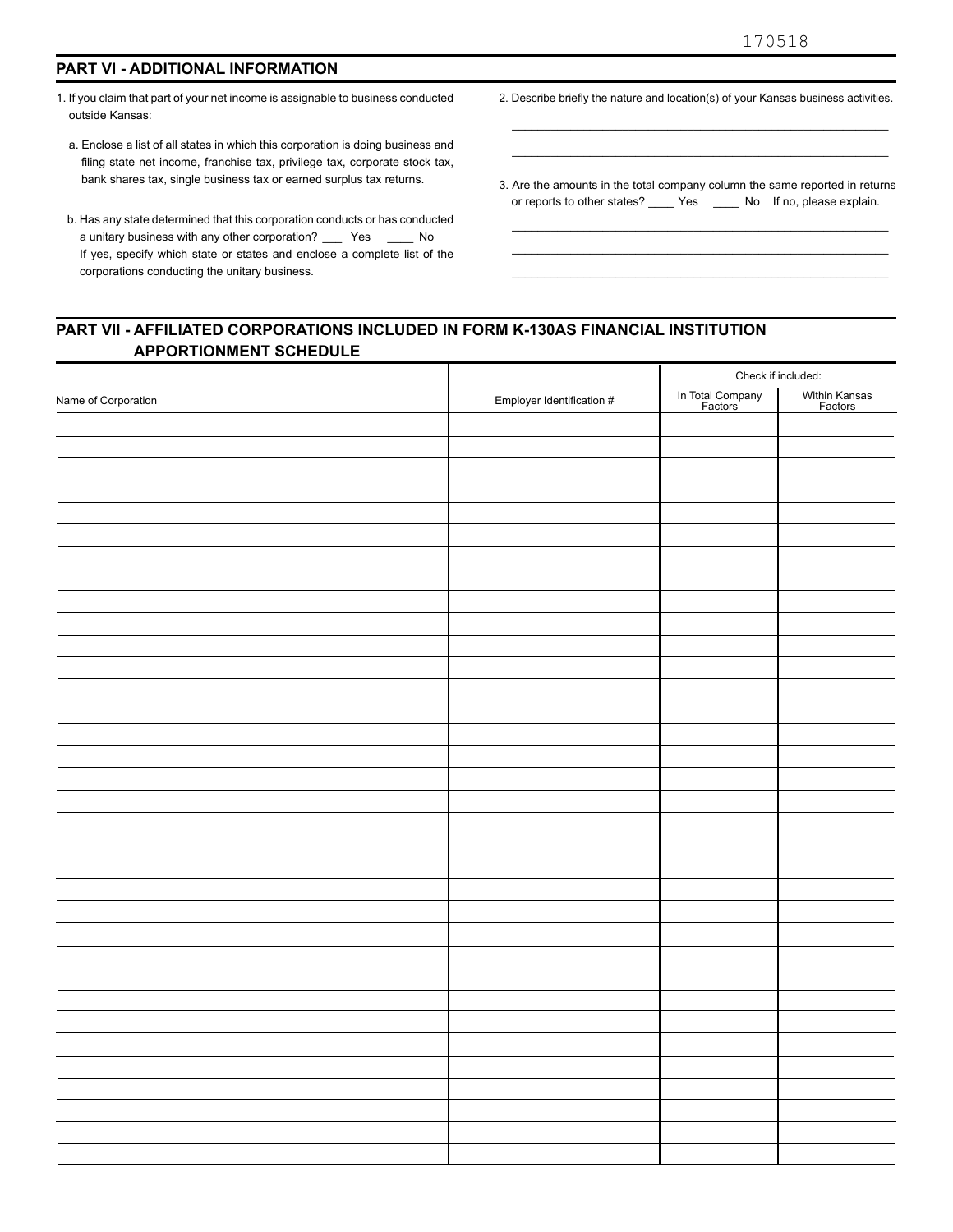**LINE 13—AMOUNT TO KANSAS**. Multiply line 11 by line 12 and enter the result on line 13.

**LINE 14—NONBUSINESS INCOME—KANSAS**. Enter the total amount of nonbusiness net income directly allocated to Kansas. Submit a schedule to support the amount shown.

 **LINE 15—KANSAS EXPENSING RECAPTURE (K-120EX)**. If you have a Kansas expensing recapture amount from Schedule K-120EX, enter the amount on line 15 and enclose a copy of your completed K-120EX and federal Form 4562.

**LINE 16—KANSAS EXPENSING DEDUCTION (K-120EX)**. Enter the amount of your Kansas expensing deduction and enclose a copy of your completed K-120EX and federal Form(s) 4562. Also enclose any schedule necessary to enable the Department of Revenue to reconcile the federal Form 4562 amounts to the expensing claimed on the K-120EX. **Important**—The deduction must qualify under IRC Section 168: Modified accelerated cost recovery system (MACRS).

#### **NET INCOME**

**LINE 17—KANSAS NET INCOME BEFORE NOL DEDUCTION**. Add lines 13, 14 and 15, then subtract line 16. Enter the result.

 **LINE 18—KANSAS NET OPERATING LOSS DEDUCTION**. Enter the amount of your Kansas net operating loss carry forward. This amount cannot exceed the amount on line 17. (Schedule required.)

 **LINE 19—KANSAS NET INCOME BEFORE BAD DEBTS**. Subtract line 18 from line 17 and enter the result. This amount is to be used by savings and loan associations to compute their Kansas bad debt deduction.

**LINE 20—SAVINGS AND LOAN BAD DEBT DEDUCTION FOR KANSAS**. Savings and loan associations are allowed, as a deduction from net income, a reserve established for the sole purpose of meeting or absorbing losses.

If all of your activity is **wholly within Kansas**:

- a. Multiply the amount shown on line 19 by 5% and enter the result on line 20; or,
- b. Enter on line 20 the actual amount of bad debt; or,
- c. Enter on line 20 a reasonable addition to the Kansas reserve based on past experience.

If you use the **single entity apportionment method** (K-130AS) to determine income from Kansas sources:

- a. Multiply the amount shown on line 19 by 5% and enter the result on line 20; or,
- b. Enter on line 20 the actual amount of Kansas bad debt. If you use this method, multiply the apportionment percentage (line 12, Form K-130) times the total corporation actual bad debt and enter the result on line 20, Form K-130; or,
- c. Enter on line 20 a reasonable addition to the Kansas reserve based on past experience. If you use this method you must determine the addition to reserve based upon total company; then multiply the apportionment percentage (line 12, Form K-130) times the total company amount and enter the result on line 20, Form K-130.

If you use the **combined income method** (K-131) to determine income from Kansas sources:

- a. Multiply each individual corporation's *Kansas net income before bad debt deduction* (line 19, Schedule K-131) by 5% and enter each corporation's result on line 21, Schedule K-131 (Combined Income Method of Reporting); or,
- b. Enter on line 20 the actual amount of Kansas bad debt. If you use this method you must determine the actual bad debt of all

 then multiply the apportionment percentage for each combined entities included in the combined group prior to apportionment; entity (line 12, Schedule K-131) times the total bad debt of all entities and enter the result on line 21, Schedule K-131; or,

c. Enter on line 21 a reasonable addition to reserve based on past experience. If you use this method you must determine the addition to reserve of all entities included in the combined group prior to apportionment; then multiply the apportionment percentage for each combined entity (line 12, Schedule K-131) times the total addition to reserve and enter the result on line 20, Schedule K-131.

Financial institutions are reminded that if they are required to file a combined income method return in Kansas, all financial institutions in the group are required to use the same method to determine Kansas bad debt deductions.

**LINE 21—COMBINED REPORT OR ALTERNATIVE/ SEPARATE ACCOUNTING INCOME**. If you are filing a combined report (Schedule K-131) or you are authorized to file using the alternative or separate accounting method, enter on line 21 the Kansas taxable income from: 1) line 21 of Schedule K-131; **or** 2) a separate schedule prepared by you (Separate/Alternative Method of Reporting).

**LINE 22—KANSAS TAXABLE INCOME**. Enter on line 22 either the result of line 19 minus line 20 or the amount on line 21.

**LINE 23—NORMAL TAX**. Multiply the amount shown on line 22 by 2.25% (.0225) and enter the result.

 24A. **B. sAvings And loAns, trust compAnies And federAlly chArtered LINE 24—SURTAX**. **A. BAnks**—Multiply the amount shown on line 22 in excess of \$25,000 by 2.125% (.02125). Enter result on line **sAvings BAnks**—Multiply the amount shown on line 22 in excess of \$25,000 by 2.25% (.0225). Enter result on line 24B.

**LINE 25—TOTAL TAX**. Add line 23 and line 24A or line 24B and enter result. If Schedule K-131 was used to determine income, enter the tax computed on Schedule K-131, line 24.

**LINE 26—TOTAL NONREFUNDABLE CREDITS**. Enter the total nonrefundable credits from Part III, line 9. This amount cannot exceed the amount on line 25.

 **LINE 27—BALANCE**. Subtract line 26 from line 25 and enter the result. This amount cannot be less than zero.

**LINE 28—ESTIMATED TAX PAID AND AMOUNT CREDITED FORWARD**. Enter the total of your 2017 privilege year estimated tax payments plus any 2016 privilege year overpayment you had credited forward to 2017.

You could be liable for penalty due to underpayment of estimated tax. See *Estimated Tax* on page 2.

**LINE 29—OTHER TAX PAYMENTS**. If your company has any other withholding amounts, enter them on line 29. Enclose separate schedule to support your entry.

 you have a day care assistance credit, enter it on line 30 and enclose **LINE 30—CHILD DAY CARE ASSISTANCE CREDIT (K-56)**. If Schedule K-56 with your return.

**LINE 31—COMMUNITY SERVICE CONTRIBUTION CREDIT REFUND (K-60)**. Enter the amount of community service contribution credit that was not used on line 26 and enclose Schedule K-60 with your return.

**LINE 32—PAYMENT REMITTED ON ORIGINAL RETURN**. Use this line only if you are filing an amended privilege tax return for the 2017 privilege tax year. Enter the amount of money you remitted to the Department of Revenue with your original 2017 return or any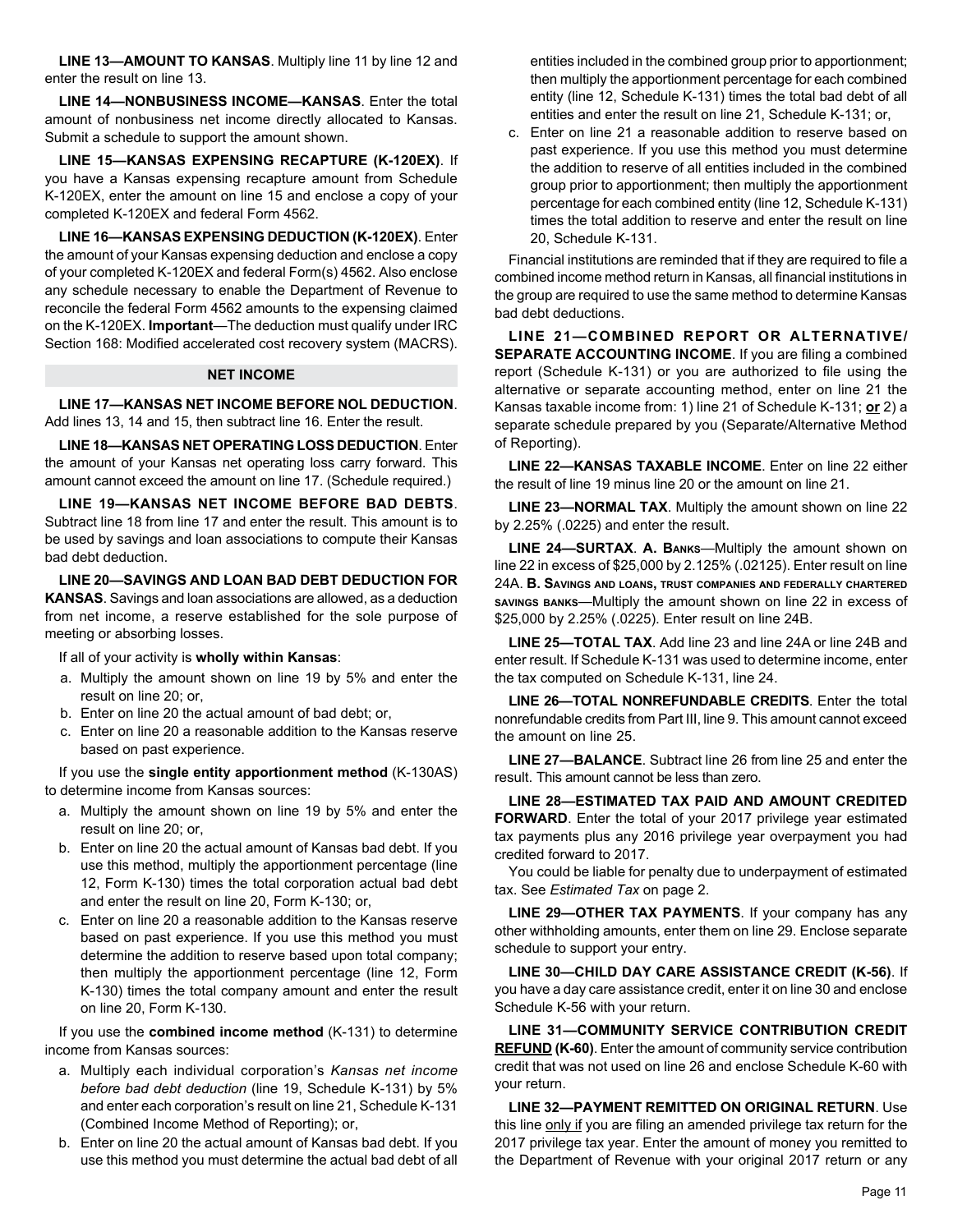payment remitted with a previously filed 2017 amended, including penalty and interest.

**LINE 33—OVERPAYMENT FROM ORIGINAL RETURN**. Use this line only if you are filing an amended privilege tax return for the 2017 tax year. Enter the amount of overpayment shown on your original return. Since you were refunded this amount or it was credited forward, this amount is a subtraction entry.

**LINE 34—TOTAL PREPAID CREDITS**. Add lines 28 through 32 and subtract line 33. Enter result on line 34.

#### **BALANCE DUE**

**LINE 35—BALANCE DUE**. If line 27 is greater than line 34, subtract line 34 from line 27 and enter the result. **Late Charges**: If amount on this line is not paid by the due date, or if a balance due return is filed after the due date, penalty and interest will be added according to the rules outlined in lines 36 and 37. **Extension of Time to File**: Interest is due on any delinquent tax balance, even if you have been granted an extension of time to file the return. If 90% of your tax liability is paid on or before the original due date of your return, an automatic extension is applied and no penalty is assessed if paid by the extension due date.

**LINE 36—INTEREST**. If you paid your Kansas privilege tax after the original due date, compute interest at the rate of **.417% per month**  or **5% per annum** (or portion thereof) on the balance due and enter result on line 36. Interest is to be computed in whole months.

**LINE 37—PENALTY**. If you paid your Kansas privilege tax after the due date, compute the penalty at 1% for each month (or fraction thereof) the return is late, or tax is unpaid, on the balance due; to a maximum of 24%.

**LINE 38—ESTIMATED TAX PENALTY (K-230)**. If underpayment of estimated tax penalty is due, enter the penalty amount on line 38 and enclose Schedule K-230 with the return. If you are annualizing to compute the penalty, and meet an exception, check the box on line 38. Any financial institution which began a business in Kansas during this period is not required to file a declaration, and no underpayment of estimate tax penalty will be imposed.

 together). Make your check or money order payable to *Kansas*  **LINE 39—TOTAL TAX, INTEREST, AND PENALTY DUE**. Add lines 35 through 38 and enter the result. Complete Form K-130V, Privilege Tax Payment Voucher, and enclose it with your return and payment (do not use staples or tape to attach your documents *Privilege Tax*. A balance due less than \$5 need not be paid.

#### **OVERPAYMENT**

**LINE 40—OVERPAYMENT**. If line 34 is greater than the sum of line 27 and line 38, subtract the sum of line 27 and line 38 from line 34 and enter the result on line 40.

**LINE 41—REFUND**. Enter the amount of line 40 you wish to be refunded. No refund will be made for amounts less than \$5.

**LINE 42—CREDIT FORWARD**. Enter the portion of line 40 you wish to have applied to your 2018 Kansas estimated privilege tax (must be \$1 or more). If the amount on line 40 is less than \$5, you may carry it forward to 2018 as an additional credit even if you don't make estimated tax payments. The amount on this line cannot exceed the total of line 28 and 29.

#### **SIGNATURE AND VERIFICATION**

The return must be signed and sworn to by the president, vicepresident, or other principal officer. If the return is prepared by a firm or corporation, the return should be signed in the name of the firm or corporation. Any person or persons who prepares the return for compensation must sign the return and provide their EIN (Employer Identification Number) or SSN (Social Security Number).

# **LINE INSTRUCTIONS FOR FORM K-130, PAGES 3 AND 4**

#### **PART I—ADDITIONAL INFORMATION**

All corporations must answer all questions in Part I.

#### **PART II—AFFILIATED FINANCIAL INSTITUTIONS OR CORPORATIONS DOING BUSINESS IN KANSAS**

Every corporation must complete the information required in this section for every affiliated corporation doing business in Kansas. If additional space is needed, enclose a separate schedule.

#### **PART III—SCHEDULE OF NONREFUNDABLE CREDITS**

Every corporation must complete this section when claiming a Kansas *nonrefundable* tax credit. If you are eligible to claim any of the credits listed in this section, **complete the appropriate schedule(s) and enclose them with your Kansas Privilege Tax return**. Credit schedules and instructions are available from our office or website (see back cover).

**Lines 1 through 7**: Enter on lines 1 through 7 any *nonrefundable*  tax credits for which you are eligible.

If you have a Community Service Contribution Credit (K-60) **with no refund**, enter the credit amount in this nonrefundable credit section. If you have a **refundable credit** on Schedule K-60, enter the credit amount on line 31 on the back of Form K-130.

| Credit                                                            | Required<br><b>Schedule</b> |
|-------------------------------------------------------------------|-----------------------------|
| Business and Job Development (for carry forward use only)         | K-34                        |
|                                                                   | $K-35$                      |
|                                                                   | K-37                        |
|                                                                   | K-55                        |
|                                                                   | K-59                        |
|                                                                   | $K-60$                      |
|                                                                   | $K-70$                      |
| Declared Disaster Capital Investment (for carry forward use only) | K-87                        |

*IMPORTANT—If you are claiming the refundable Child Day Care Assistance Credit (K-56), do not report any part of the credit in this nonrefundable credit section; instead enter the total amount of your credit on line 30, back of Form K-130.* 

**Line 8**: Add lines 1 through 7 and enter the total on line 8. Enter this amount on line 26, page 2 of Form K-130.

#### **PART IV—COMPUTATION OF FEDERAL TAXABLE INCOME FOR S CORPORATIONS**

Complete the lines in Part IV if you are reporting income as a S corporation for federal purposes. Kansas begins with federal taxable income rather than ordinary income for computation of privilege tax.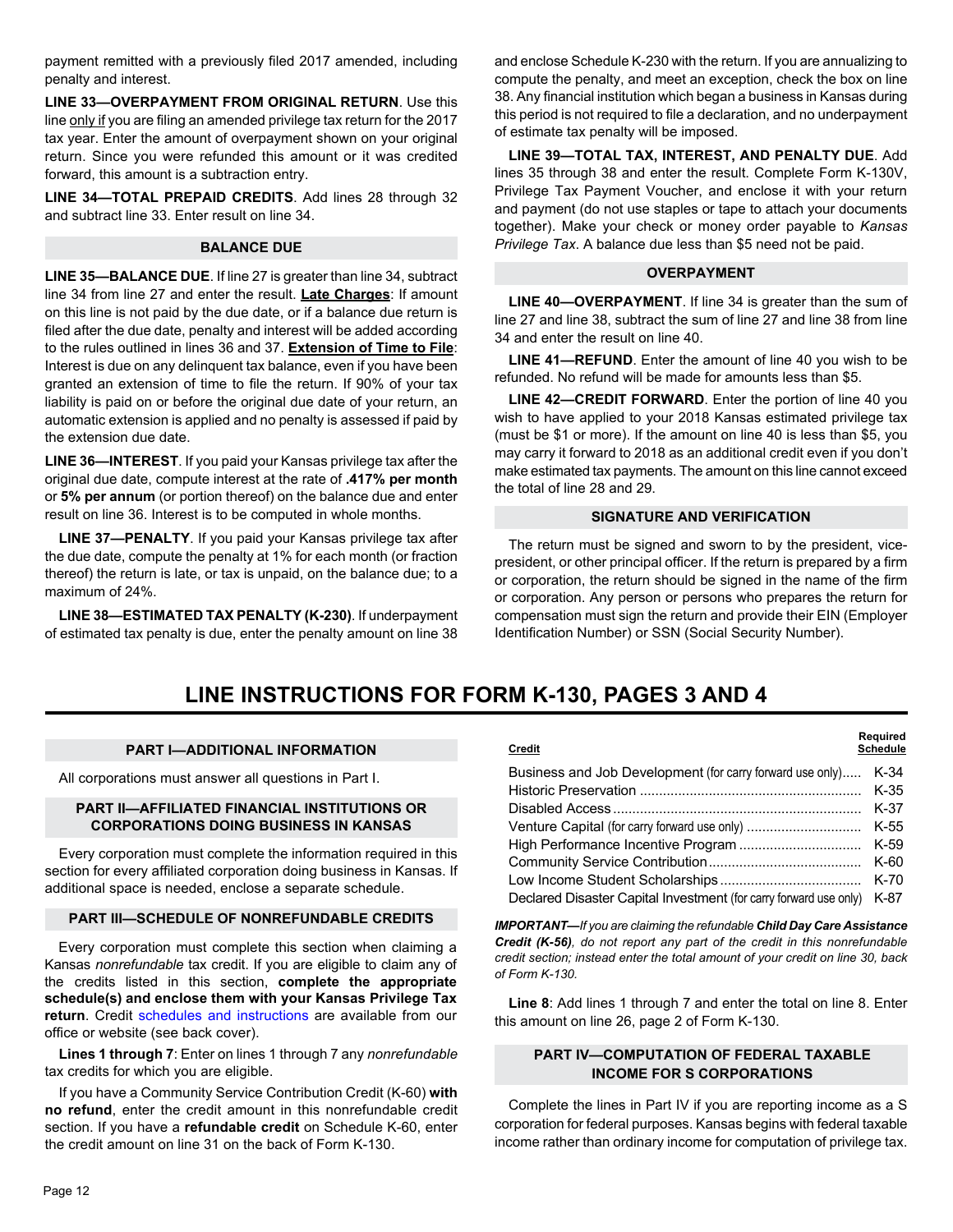You must complete and enclose Parts V, VI, and VII of Form K-130AS with your Kansas return if the financial institution is doing business inside and outside of Kansas and utilizing the apportionment formula to determine Kansas income.

#### **PART V—APPORTIONMENT FORMULA**

Part V is to be used by corporations with income derived from sources both within and outside of Kansas for the purpose of allocating and apportioning income. All business income is multiplied by a fraction, the numerator of which is the property factor plus the payroll factor plus the receipts factor, and the denominator of which is three (3). Descriptions of each of the factors in the three-factor formula follow. The laws applicable to these factors are contained in K.S.A. 79-1130 through 79-1132. You may access these laws in the Department of Revenue's Policy Library at: **[ksrevenue.org](http://rvpolicy.kdor.ks.gov/Pilots/Ntrntpil/IPILv1x0.NSF/Web.Frameset?OpenFrameSet)** 

**Line A—Property Factor**: The property factor shall include all real and tangible personal property owned or rented and used during the income year and the average value of the taxpayer's loan and credit card receivables. Property used in connection with the production of nonbusiness income shall be excluded from the factor. Property shall be included in the property factor if it is actually used or is available for or capable of being used during the income year for the production of business income. Property used in the production of business income shall remain in the property factor until its permanent withdrawal is established by an identifiable event such as its sale or conversion to the production of nonbusiness income.

 according to the state of destination. Transportation property is state. If the extent of the use of any transportation property within this The numerator of the property factor shall include the average value of the taxpayer's real and tangible personal property owned and located or used in this state during the income year plus the value of rented real and tangible personal property so used. Property owned by the taxpayer in transit between locations of the taxpayer shall be considered to be at the destination for purposes of the property factor. Property in transit between a buyer and seller which is included by a taxpayer in the denominator of its property factor in accordance with its regular accounting practices shall be included in the numerator included in the numerator to the extent the property is used in this state cannot be determined, then the property will be deemed to be used wholly in the state in which the property has its principal base of operations. A motor vehicle will be deemed to be used wholly in the state in which it is registered.

Property owned by the taxpayer shall be valued at its original cost or other basis of such property for federal income tax purposes without regard to depletion, depreciation or amortization. Property rented by the taxpayer is valued at eight times the gross annual rental rate. As a general rule the average value of property owned by the taxpayer shall be determined by averaging the values at the beginning and ending of the income year. However, the Director of Taxation may require or allow averaging by monthly values if such method of averaging is required to properly reflect the average value of the taxpayer's property for the income year.

Loans are valued at their outstanding principal balance, without regard to any reserve for bad debts. If a loan is charged off in whole or in part for federal income tax purposes, the portion of the loan charged off is not outstanding. Loans are considered to be located within this state if it is properly assigned to a regular place of business of the taxpayer within this state at the time the loan was made; or, in the case of a loan which is assigned by the taxpayer to a place without this state which is not a regular place of business, it shall be presumed, subject to rebuttal by the taxpayer on a showing supported by a preponderance of the evidence, that substantive contacts regarding the loan occurred within this state if, at the time the loan was made the taxpayers commercial domicile was within this state.

 purposes, the portion of the receivable charged off is not outstanding. Credit card receivables are valued at their outstanding principal balance, without regard to any reserve for bad debts. If a credit card receivable is charged off in whole or in part for federal income tax In determining the location of credit card receivables, credit card receivables are treated as loans and shall be subject to the same rules outlined above.

 of the taxpayer's accounting method. If the taxpayer has adopted the **Line B—Payroll Factor**: The payroll factor shall include the total amount paid by the taxpayer for compensation during the tax period. The total amount "paid" to the employees is determined upon the basis accrual method of accounting, all compensation properly accrued shall be deemed to have been paid. Notwithstanding the taxpayer's method of accounting, at the election of the taxpayer, compensation paid to employees may be included in the payroll factor by use of the cash method if the taxpayer is required to report such compensation under such method for unemployment compensation purposes. The term "compensation" means wages, salaries, commissions and any other form of remuneration paid to employees for personal services. Payments made to an independent contractor are excluded. Only amounts paid directly to employees are included in the payroll factor. The compensation of any employee on account of activities which are connected with the production of nonbusiness income shall be excluded from the factor. The denominator of the payroll factor is the total compensation paid everywhere during the income year.

 applied consecutively, are met: (a) The employee's service is Kansas: (i) if the employee's principal base of operations is in Kansas; state in which some part of the service is performed, but the employee's to the exercise of his trade or profession at some other point or points. The numerator of the payroll factor is the total amount paid in Kansas during the income year by the taxpayer for compensation. Compensation is paid in Kansas if any one of the following tests, performed entirely within Kansas; (b) The employee's service is performed both inside and outside Kansas, but the service performed outside Kansas is incidental to the employee's service inside Kansas (the word incidental means any service which is temporary or transitory in nature, or which is rendered in connection with an isolated transaction); (c) If the employee's services are performed both inside and outside Kansas, the employee's compensation will be attributed to or (ii) if there is no base of operations in any state in which some part of the service is performed, but the place from which the service is directed or controlled is in Kansas; or (iii) if the base of operations and the place from which the service is directed or controlled is not in any residence is in Kansas. The term "base of operation" is the place from which the employee starts his work and to which he customarily returns in order to receive instructions from the taxpayer or communications from his customers or other persons, or to replenish stock or other materials, repair equipment, or perform any other functions necessary

 of calculating receipts for purposes of the denominator is the **Line C—Receipts Factor**: The receipts factor is defined as a fraction, the numerator of which is the receipts of the taxpayer in this state during the taxable year and the denominator of which is the receipts of the taxpayer within and without this state during the taxable year. The receipts factor shall include only those receipts which constitute business income and are included in the computation of the apportionable income base for the taxable year. The method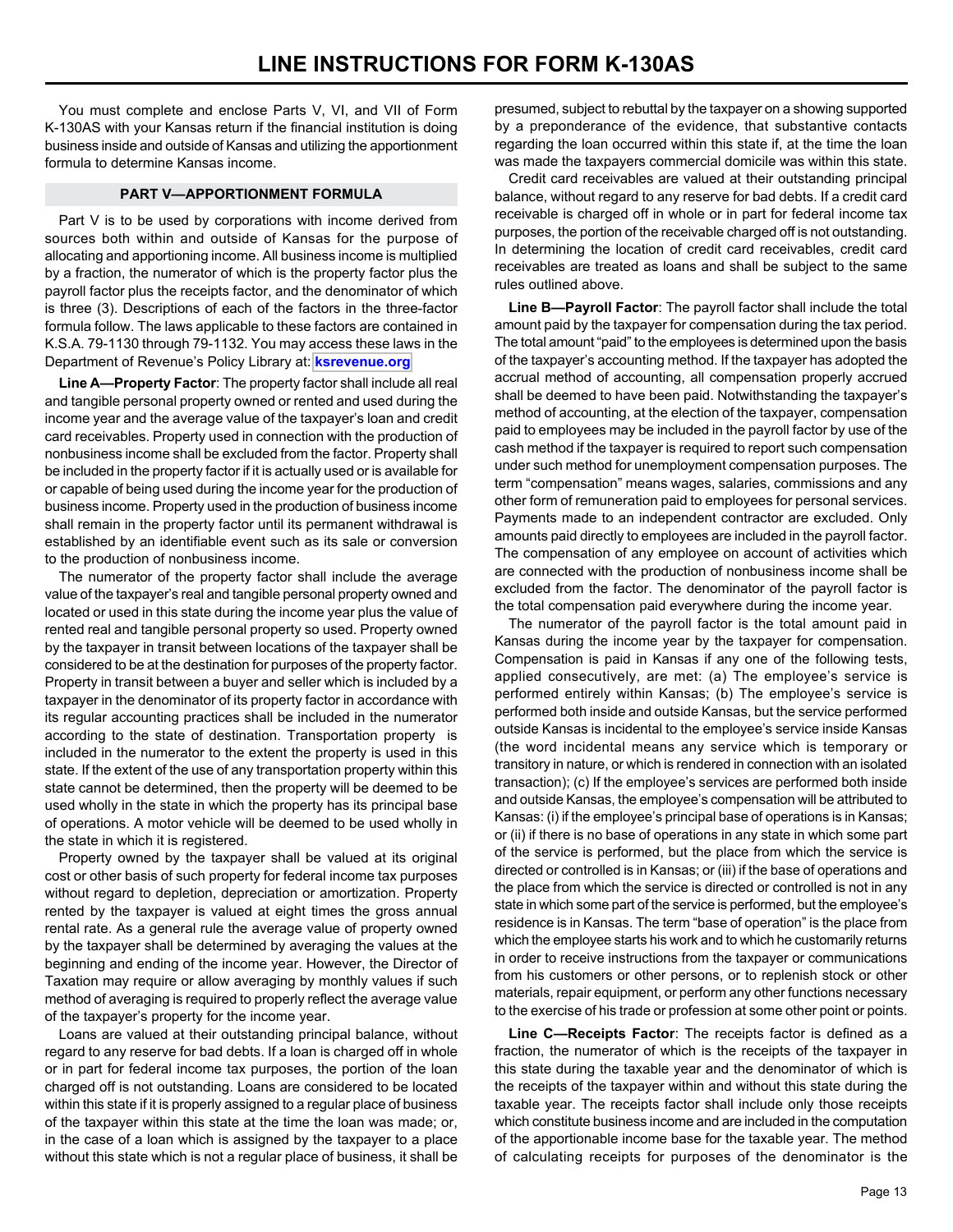same as the method used in determining receipts for purposes of the numerator. The following are rules for determining numerator "receipts" of various activities:

(1) Receipts from the lease of real property—the numerator shall include receipts from the lease or rental of real property owned by the taxpayer if the property is located in Kansas or receipts from the sublease of real property if the property is located in Kansas.

 this state. If the extent of the use of any transportation property within (2) Receipts from the lease of tangible personal property—the numerator shall include receipts from the lease or rental of tangible personal property owned by the taxpayer if the property is located in Kansas when first placed in service by the lessee. Receipts from the lease or rental of transportation property owned by the taxpayer are included in the numerator to the extent that the property is used in Kansas cannot be determined, then the property will be deemed to be used wholly in the state in which the property has its principal base of operations. A motor vehicle will be deemed to be used wholly in the state in which it is registered.

(3) Receipts from credit card receivables—the numerator shall include interest and fees or penalties in the nature of interest from credit card receivables and receipts from fees charged to card holders, such as annual fees, if the billing address of the card holder is in Kansas.

(4) Receipts from merchants discount—the numerator includes receipts from the merchants discount if the commercial domicile of the merchant is in Kansas. Such receipts shall be computed net of any card holder charge backs, but shall not be reduced by any interchange transaction fees or by any issuer's reimbursement fees paid to another for charges made by its card holder.

(5) Receipts from services not otherwise apportioned shall be included in the numerator if the service is performed in Kansas. If the service is performed in and out of state, the numerator includes receipts from services not otherwise apportioned under this section, if a greater proportion of the income-producing activity is performed in Kansas based on cost of performance.

(6) Receipts from investment assets and activities and trading assets and activities—the numerator shall include those amounts attributable to Kansas.

(a) Interest, dividends, net gains, but not less than zero, and other income from investment assets and activities and from trading assets and activities shall be included in the receipts factor. Investment assets and activities and trading assets and activities include but are not limited to: Investment securities; trading account assets; federal funds; securities purchased and sold under agreements to resell or repurchase; options; futures contracts; forward contracts; notional principal contracts such as swaps; equities; and foreign currency transactions. With respect to the investment and trading assets and activities described in subparagraphs (A) and (B) of this paragraph, the receipts factor shall include the amounts described in such subparagraphs.

(A) The receipts factor shall include the amount by which interest from federal funds sold and securities purchased under resale agreements exceeds interest expense on federal funds purchased and securities sold under repurchase agreements.

 including but not limited to assets and activities in the matched book, (B) The receipts factor shall include the amount by which interest, dividends, gains and other income from trading assets and activities, in the arbitrage book, and foreign currency transactions, exceed amounts paid in lieu of interest, amounts paid in lieu of dividends, and losses from such assets and activities.

 (b) The numerator of the receipts factor includes interest, dividends, net gains, but not less than zero, and other income from investment

 assets and activities and from trading assets and activities described in paragraph (a) of this subsection that are attributable to this state.

 (A) The amount of interest, dividends, net gains, but not less than zero, and other income from investment assets and activities in the investment account to be attributed to this state and included in the numerator is determined by multiplying all such income from such assets and activities by a fraction, the numerator of which is the average value of such assets which are properly assigned to a regular place of business of the taxpayer within this state and the denominator of which is the average value of all such assets.

(B) The amount of interest from federal funds sold and purchased and from securities purchased under resale agreements and securities sold under repurchase agreements attributable to this state and included in the numerator is determined by multiplying the amount described in subparagraph (A) of paragraph (a) of this subsection from such funds and such securities by a fraction, the numerator of which is the average value of federal funds sold and securities purchased under agreements to resell which are properly assigned to a regular place of business of the taxpayer within this state and the denominator of which is the average value of all such funds and such securities.

 from trading assets and activities, including but not limited to (C) The amount of interest, dividends, gains and other income assets and activities in the matched book, in the arbitrage book and foreign currency transactions, but excluding amounts described in subparagraphs (A) or (B) of this paragraph, attributable to this state and included in the numerator is determined by multiplying the amount described in subparagraph (B) of paragraph (a) of this subsection by a fraction, the numerator of which is the average value of such trading assets which are properly assigned to a regular place of business of the taxpayer within this state and the denominator of which is the average value of all such assets.

(D) For purposes of this paragraph, average value shall be determined using the rules for determining the average value of tangible personal property.

(c) In lieu of using the method set forth in paragraph (b) of this subsection, the secretary of revenue may permit or require in order to fairly represent the business activity of the taxpayer in this state, the use of the method set forth in this paragraph.

(A) The amount of interest, dividends, net gain, but not less than zero, and other income from investment assets and activities in the investment account to be attributed to this state and included in the numerator is determined by multiplying all such income from such assets and activities by a fraction, the numerator of which is the gross income from such assets and activities which are properly assigned to a regular place of business of the taxpayer within this state and the denominator of which is the gross income from all such assets and activities.

(B) The amount of interest from federal funds sold and purchased and from securities purchased under resale agreements and securities sold under repurchase agreements attributable to this state and included in the numerator is determined by multiplying the amount described in subparagraph (A) of paragraph (a) of this subsection from such funds and such securities by a fraction, the numerator of which is the gross income from such funds and such securities which are properly assigned to a regular place of business of the taxpayer within this state and the denominator of which is the gross income from all such funds and such securities.

 from trading assets and activities, including but not limited to (C) The amount of interest, dividends, gains and other income assets and activities in the matched book, in the arbitrage book and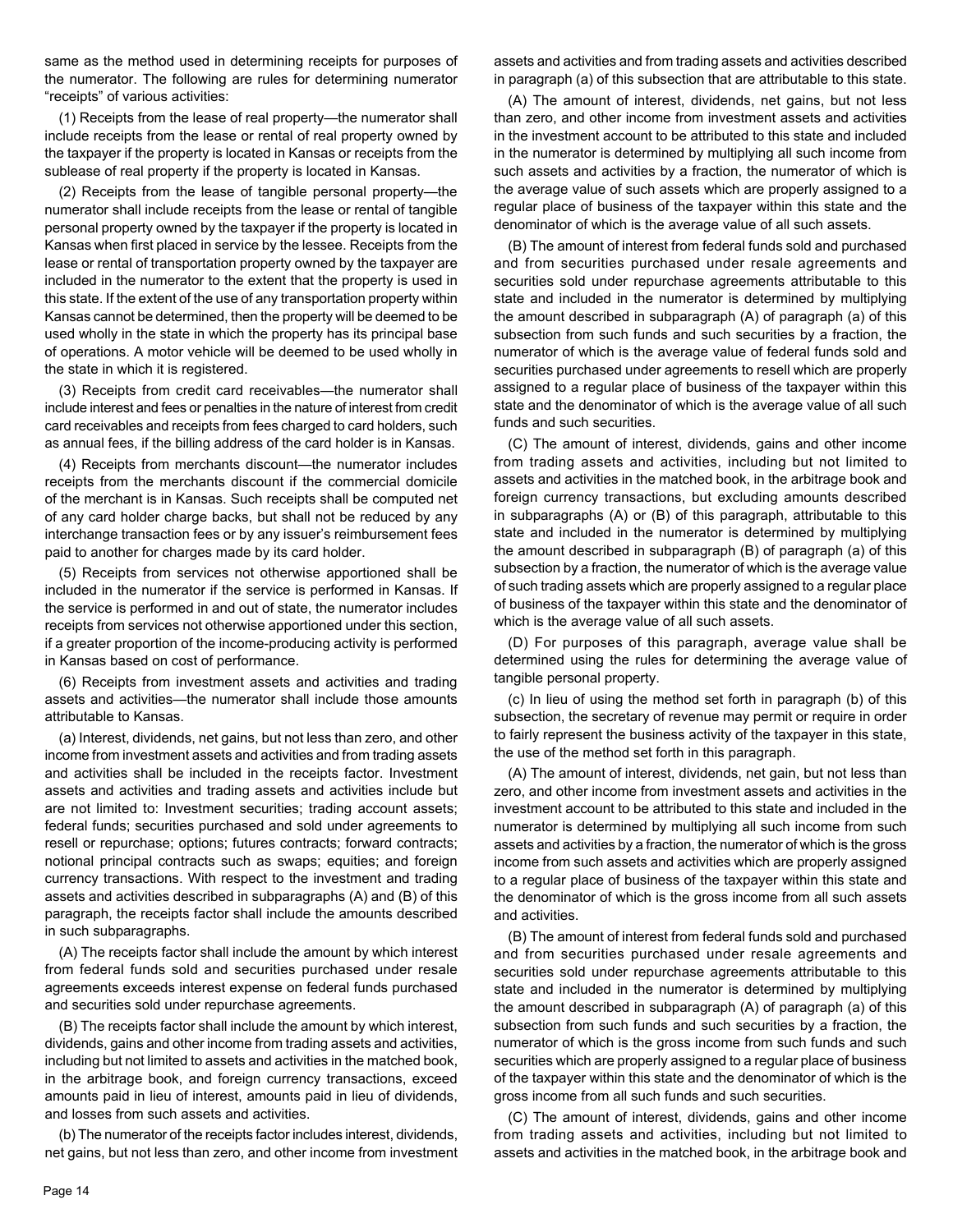foreign currency transactions, but excluding amounts described in subparagraphs (A) or (B) of this paragraph, attributable to this state and included in the numerator is determined by multiplying the amount described in subparagraph (B) of paragraph (a) of this subsection by a fraction, the numerator of which is the gross income from such trading assets and activities which are properly assigned to a regular place of business of the taxpayer within this state and the denominator of which is the gross income from all such assets and activities.

(d) If the taxpayer elects or is required by the secretary of revenue to use the method set forth in paragraph (c) of this subsection, it shall use this method on all subsequent returns unless the taxpayer receives prior permission from the secretary of revenue to use, or the secretary of revenue requires, a different method.

 (e) The taxpayer shall have the burden of proving that an investment asset or activity or trading asset or activity was properly assigned to a regular place of business outside of this state by demonstrating that the day-to-day decisions regarding the asset or activity occurred at a regular place of business outside this state. Where the day-to-day decisions regarding an investment asset or activity or trading asset or activity occur at more than one regular place of business and one such regular place of business is in this state and one such regular place of business is outside this state, such asset or activity shall be considered to be located at the regular place of business of the taxpayer where the investment or trading policies or guidelines with respect to the asset or activity are established. Unless the taxpayer demonstrates to the contrary, such policies and guidelines shall be presumed to be established at the commercial domicile of the taxpayer.

(7) Other receipts, if applicable—the numerator of the receipts factor includes other receipts pursuant to the rules set forth in K.S.A. 79-3286, 79-3287 and 79-3288, and amendments thereto.

(8) Interest from loans secured by real property—the numerator shall include interest and fees or penalties in the nature of interest from loans secured by real property if the property is located within the state. If the property is located both within this state and one or more states, it shall be included in the numerator if more than 50% of the fair market value of the real property is located within the state. If more than 50% of the fair market value of the real property is not located in any one state, the receipts shall be included in the numerator of the receipts factor if the borrower is located in Kansas.

(9) Interest from loans not secured by real property—the numerator shall include interest and fees or penalties in the nature located in Kansas.

(10) Net gains from the sale of loans—the numerator shall include net gains from the sale of loans. Net gains are determined by a fraction, the numerator includes the interest and fees or penalties in the nature of interest from loans in this state and the denominator is the total amount of interest and fees or penalties in the nature of interest from loans.

(11) Net gains from the sale of credit card receivables—the numerator shall include net gains from the sales of credit card receivables multiplied by a fraction, the numerator of which is the amount included in the numerator of the receipts factor of credit card receivables and the denominator of which is the taxpayers total amount of interest and fees or penalties in the nature of interest from credit card receivables and fees charged to card holders.

(12) Loan servicing fees—the numerator shall include loan servicing fees derived from loans secured by real property multiplied by a fraction, the numerator of which is the amount included in the numerator of the receipts factor of interest from loans secured by real property, and the denominator is the total amount of interest and fees or penalties in the nature of interest from loans secured by real property; loan servicing fees from loans not secured by real property are also multiplied by a fraction of interest and fees or penalties for loans not secured by real property. If the taxpayer receives loan servicing fees for servicing secured or unsecured loans, the numerator shall include the fees if the borrower is located in Kansas.

(13) Credit card issuer's reimbursement fees—the numerator shall include all credit card issuer's reimbursement fees multiplied by a fraction, the numerator of which is the amount included in the numerator of the receipts factor of credit card receivables and the denominator is the taxpayer's total amount of interest and fees or penalties in the nature of interest from credit card receivables and fees charged to card holders.

(14) All receipts which would be assigned to another state in which the taxpayer is not taxable shall be included in the numerator of the receipts factor, if the taxpayer's commercial domicile is in Kansas.

 **Line D—Total Percent**: If you are utilizing the three-factor formula to apportion income to Kansas, add lines A, B, & C.

**Line E—Average Percent**: Divide line D by the number of factors used in the formula. For instance, if the corporation does not have payroll anywhere, divide by 2.

#### CONSISTENCY IN REPORTING

 the amount of business income apportioned to Kansas need be In completing Forms K-130 and K-130AS, if, with respect to prior tax years and to filing other states' tax returns, the taxpayer departs from or modifies the manner in which income has been classified as business income from nonbusiness income, in valuing property or of excluding or including property in the property factor, in the treatment of compensation paid in the payroll factor, or in excluding or including gross receipts in the receipt factor, the taxpayer shall disclose by separate attached schedule the nature and extent of the variance or modification. Only inconsistencies in the denominators of the property, payroll, and receipts factors which materially affect disclosed. Inconsistencies in the determination of nonbusiness income and in the denominators of the factors due to a difference in state laws or regulations must be identified by that state's statute or regulation section number and shown on the separate schedule. The amount of each inconsistency by state is to be shown.

#### **PART VI—ADDITIONAL INFORMATION**

All financial institutions must answer all questions.

#### **PART VII—AFFILIATED CORPORATION INFORMATION**

 which of the affiliated corporations have property or payroll or receipts All financial institutions must complete this section and indicate in either the "total company" factors or the "within Kansas" factors of the apportionment formula on page 1 of Form K-130AS.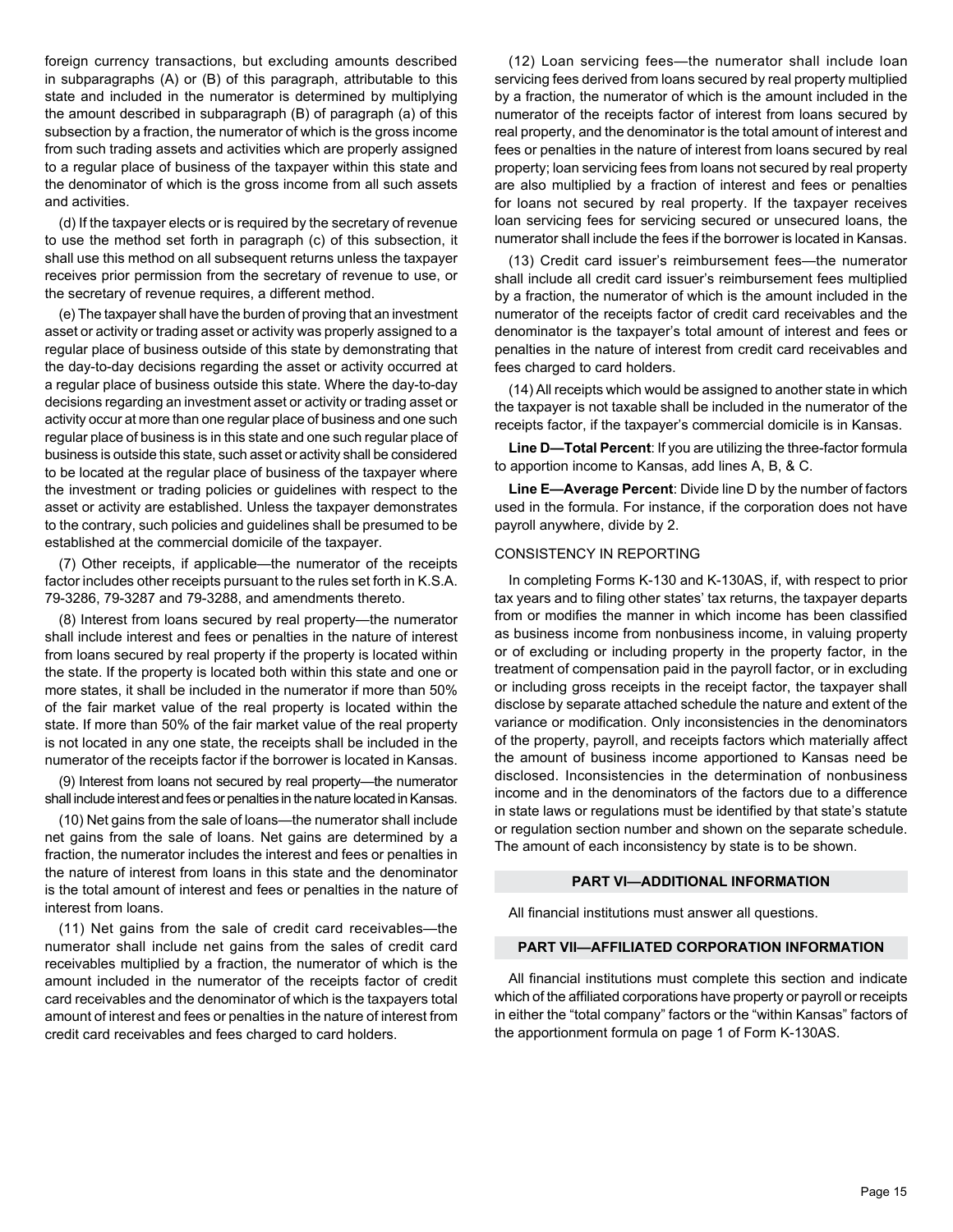

# **KANSAS FINANCIAL INSTITUTION**<br>
COMBINED INCOME METHOD OF REPORTING

For the taxable year beginning and the set of the set of the taxable year beginning the set of the set of the set of the set of the set of the set of the set of the set of the set of the set of the set of the set of the se

170618

|                                                                   | Name As Shown on Form K-130                                                   |               | Employer Identification Number (EIN) |                                 |                 |  |  |  |
|-------------------------------------------------------------------|-------------------------------------------------------------------------------|---------------|--------------------------------------|---------------------------------|-----------------|--|--|--|
|                                                                   |                                                                               |               |                                      |                                 |                 |  |  |  |
|                                                                   | <b>PARTI</b><br><b>KANSAS COMBINED NET INCOME</b>                             |               |                                      |                                 |                 |  |  |  |
| Enter separate corporate names and federal identification numbers |                                                                               | Corporation A | Corporation B                        | Eliminations<br>(explain below) | Combined Income |  |  |  |
|                                                                   |                                                                               |               |                                      |                                 |                 |  |  |  |
|                                                                   |                                                                               |               |                                      |                                 |                 |  |  |  |
|                                                                   |                                                                               |               |                                      |                                 |                 |  |  |  |
|                                                                   | 3. Taxes on or measured by income or fees or payment in lieu of income        |               |                                      |                                 |                 |  |  |  |
|                                                                   |                                                                               |               |                                      |                                 |                 |  |  |  |
|                                                                   | 5. Savings and Loan Association bad debt deduction included in federal        |               |                                      |                                 |                 |  |  |  |
|                                                                   | 6. Other additions to federal taxable income (enclose schedule)               |               |                                      |                                 |                 |  |  |  |
|                                                                   | 7. Total additions to federal taxable income (add lines 1 through 6)          |               |                                      |                                 |                 |  |  |  |
|                                                                   | 8. Subtractions from federal taxable income (enclose schedule)                |               |                                      |                                 |                 |  |  |  |
|                                                                   | 9. Net income before apportionment (subtract line 8 from line 7)              |               |                                      |                                 |                 |  |  |  |
|                                                                   | 10. Nonbusiness income-Total company (enclose schedule)                       |               |                                      |                                 |                 |  |  |  |
|                                                                   | 11. Apportionable business income (subtract line 10 from line 9)              |               |                                      |                                 |                 |  |  |  |
|                                                                   |                                                                               |               |                                      |                                 |                 |  |  |  |
|                                                                   | 13. Amount to Kansas (line 11 combined income multiplied by line 12,          |               |                                      |                                 |                 |  |  |  |
|                                                                   | 14. Nonbusiness income-Kansas (enclose schedule)                              |               |                                      |                                 |                 |  |  |  |
|                                                                   | 15. Kansas expensing recapture (see instructions for K-120EX)                 |               |                                      |                                 |                 |  |  |  |
|                                                                   | 16. Kansas expensing deduction (see instructions for K-120EX)                 |               |                                      |                                 |                 |  |  |  |
|                                                                   | 17. Kansas net income (add lines 13, 14 and 15; then subtract line 16)        |               |                                      |                                 |                 |  |  |  |
|                                                                   | 18. Kansas net operating loss deduction (enclose schedule)                    |               |                                      |                                 |                 |  |  |  |
|                                                                   | 19. Kansas net income before Kansas bad debt deduction (subtract line 18      |               |                                      |                                 |                 |  |  |  |
|                                                                   | 20. Kansas savings and loan bad debt deduction (enclose schedule)             |               |                                      |                                 |                 |  |  |  |
|                                                                   | 21. Kansas taxable income (subtract line 20 from line 19; enter result        |               |                                      |                                 |                 |  |  |  |
|                                                                   |                                                                               |               |                                      |                                 |                 |  |  |  |
|                                                                   | 23. Surtax: A. Banks (2.125% of amount on line 21 in excess of \$25,000)      |               |                                      |                                 |                 |  |  |  |
|                                                                   | B. Savings and loans and trust companies (2.25% of amount                     |               |                                      |                                 |                 |  |  |  |
|                                                                   | 24. Total tax (line 22 plus line 23A or line 23B; enter on line 25, page 2 of |               |                                      |                                 |                 |  |  |  |

**EXPLANATION OF ELIMINATIONS:** 

**ENCLOSE A COPY OF FEDERAL FORM 851 WITH THIS SCHEDULE** 

**(Any corporation filing using the combined income method with more than one entity doing business in Kansas may file one Kansas return reporting the total Kansas combined income and tax on that return.)**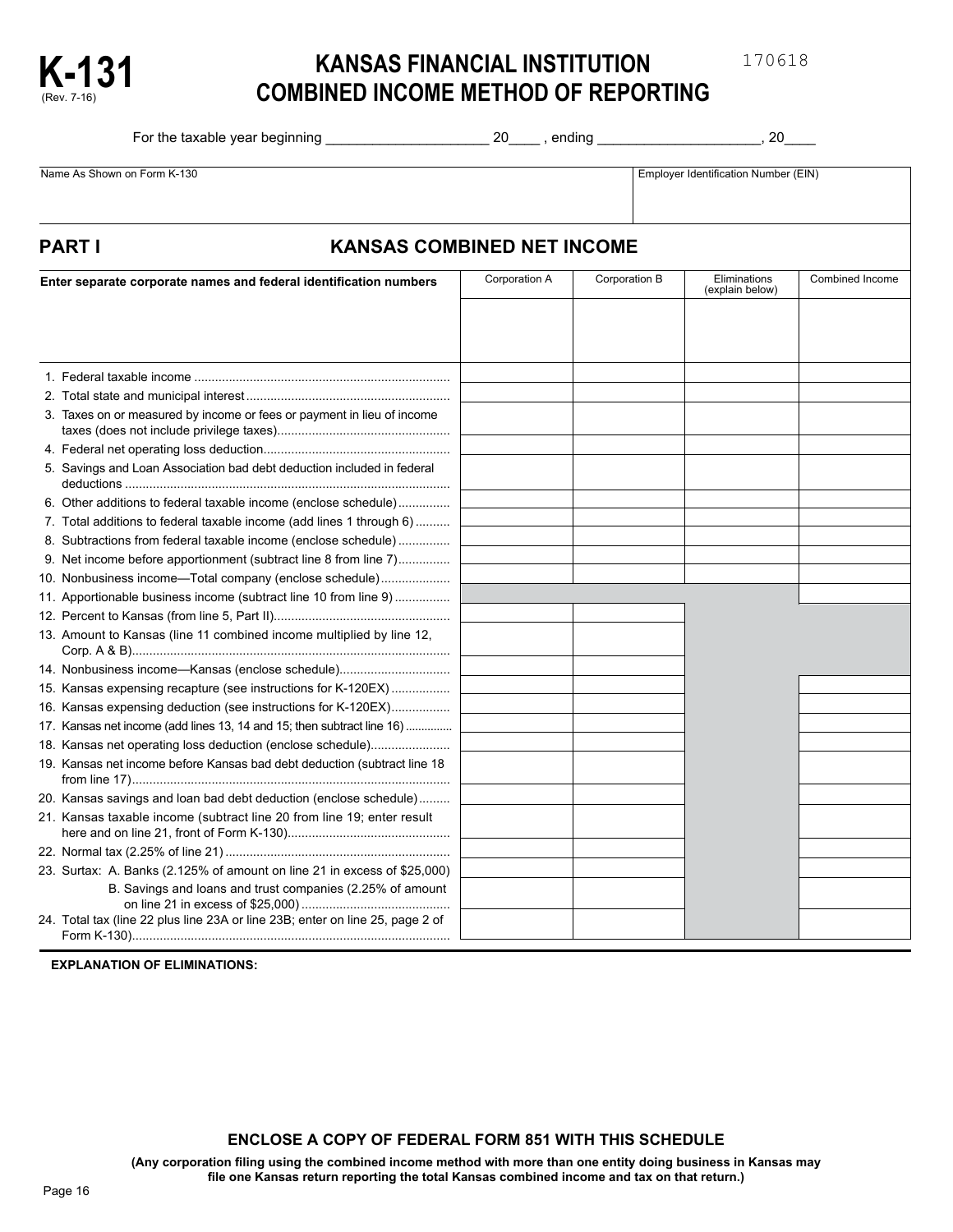|--|

## **APPORTIONMENT FORMULA FOR FORM K-131**

|  |                                        |                                                                                                                       | Corporation A<br><b>Within Kansas</b> |             | Corporation B<br><b>Within Kansas</b> |             | Total<br>Company |             | Percent Within |
|--|----------------------------------------|-----------------------------------------------------------------------------------------------------------------------|---------------------------------------|-------------|---------------------------------------|-------------|------------------|-------------|----------------|
|  |                                        |                                                                                                                       | Beg. of Year                          | End of Year | Beg. of Year                          | End of Year | Beg. of Year     | End of Year | Kansas         |
|  | used in the business at original cost. | 1a. Value of owned real and tangible personal property<br>Value of taxpayers loans and credit card receivables        |                                       |             |                                       |             |                  |             |                |
|  |                                        |                                                                                                                       |                                       |             |                                       |             |                  |             |                |
|  |                                        |                                                                                                                       |                                       |             |                                       |             |                  |             |                |
|  |                                        | Other Tangible Assets (enclose schedule)                                                                              |                                       |             |                                       |             |                  |             |                |
|  |                                        |                                                                                                                       |                                       |             |                                       |             |                  |             |                |
|  |                                        |                                                                                                                       |                                       |             |                                       |             |                  |             |                |
|  |                                        | Average Owned Property (Beg. + End + 2)                                                                               |                                       |             |                                       |             |                  |             |                |
|  |                                        | 1b. Gross annual rental property. Multiplied by 8                                                                     |                                       |             |                                       |             |                  |             |                |
|  |                                        |                                                                                                                       |                                       |             | 1A                                    |             |                  |             |                |
|  |                                        |                                                                                                                       |                                       |             |                                       |             |                  |             |                |
|  |                                        | 2. Wages, salaries, commissions and other compensation of<br>employees related to business income included in return. |                                       |             |                                       |             |                  |             |                |
|  |                                        |                                                                                                                       |                                       |             |                                       |             |                  |             |                |
|  |                                        |                                                                                                                       |                                       |             |                                       |             |                  |             |                |
|  |                                        |                                                                                                                       |                                       |             | 2A<br>2Β                              |             |                  |             |                |
|  |                                        |                                                                                                                       |                                       |             |                                       |             |                  |             |                |
|  | 3. Receipts<br>a. Receipts from:       |                                                                                                                       |                                       |             |                                       |             |                  |             |                |
|  |                                        |                                                                                                                       |                                       |             |                                       |             |                  |             |                |
|  |                                        |                                                                                                                       |                                       |             |                                       |             |                  |             |                |
|  |                                        |                                                                                                                       |                                       |             |                                       |             |                  |             |                |
|  |                                        |                                                                                                                       |                                       |             |                                       |             |                  |             |                |
|  |                                        |                                                                                                                       |                                       |             |                                       |             |                  |             |                |
|  |                                        | (6) Investment and trading assets and activities                                                                      |                                       |             |                                       |             |                  |             |                |
|  |                                        |                                                                                                                       |                                       |             |                                       |             |                  |             |                |
|  | b. Interest from loans:                |                                                                                                                       |                                       |             |                                       |             |                  |             |                |
|  |                                        |                                                                                                                       |                                       |             |                                       |             |                  |             |                |
|  |                                        |                                                                                                                       |                                       |             |                                       |             |                  |             |                |
|  | c. Net gains from sale of:             |                                                                                                                       |                                       |             |                                       |             |                  |             |                |
|  |                                        |                                                                                                                       |                                       |             |                                       |             |                  |             |                |
|  |                                        |                                                                                                                       |                                       |             |                                       |             |                  |             |                |
|  | d. Fees:                               |                                                                                                                       |                                       |             |                                       |             |                  |             |                |
|  |                                        |                                                                                                                       |                                       |             |                                       |             |                  |             |                |
|  |                                        |                                                                                                                       |                                       |             |                                       |             |                  |             |                |
|  |                                        | e. Attribution of certain receipts to commercial domicile                                                             |                                       |             |                                       |             |                  |             |                |
|  |                                        |                                                                                                                       |                                       |             |                                       |             |                  |             |                |
|  |                                        |                                                                                                                       |                                       |             |                                       |             |                  | 3A          |                |
|  |                                        |                                                                                                                       |                                       |             |                                       |             |                  | 3B          |                |
|  | 4. Total Percent:                      |                                                                                                                       |                                       |             |                                       |             |                  | 4A          |                |
|  |                                        |                                                                                                                       |                                       |             |                                       |             |                  | 4B          |                |
|  |                                        |                                                                                                                       |                                       |             |                                       |             |                  |             |                |
|  | 5. Average Percent:                    |                                                                                                                       |                                       |             |                                       |             |                  | 5A          |                |
|  |                                        |                                                                                                                       |                                       |             |                                       |             |                  | 5B          |                |